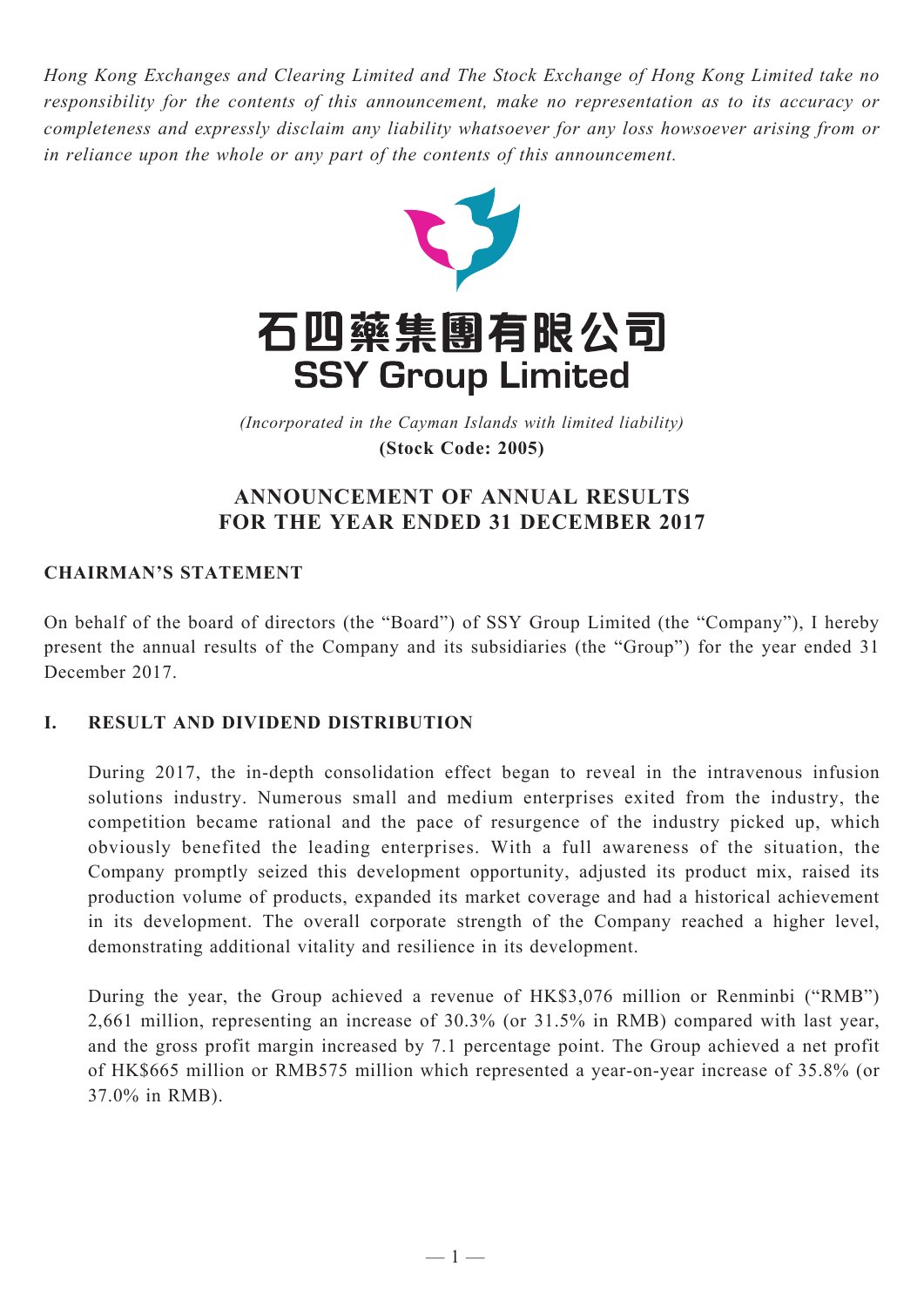The Board resolved to pay a final dividend of HK\$0.04 per share for the year ended 31 December 2017 (amounting to a total of approximately HK\$119 million) on 31 May 2018 to the shareholders named in the register of members of the Company on 21 May 2018. Together with an interim dividend of HK\$0.03 per share, the full-year dividend in 2017 is HK\$0.07 per share, amounting to HK\$204 million which represented a 30.8% increase compared with last year.

### **II. BUSINESS REVIEW**

### **Revenue**

For the year ended 31 December 2017, the revenue of the Group amounted to approximately HK\$3,076,369,000, representing an increase of 30.3% as compared to HK\$2,361,250,000 in last year. A breakdown of the revenue of the Group for the year ended 31 December 2017 is set out as follows:

|                   |                                           | 2017            |            | 2016            |            |               |  |
|-------------------|-------------------------------------------|-----------------|------------|-----------------|------------|---------------|--|
|                   |                                           | Percentage      |            |                 | Percentage | Increase/     |  |
|                   |                                           | <b>Sales</b>    | of sales   | Sales           | of sales   | (decrease)    |  |
|                   |                                           | <b>HK\$'000</b> | %          | <b>HK\$'000</b> | $\%$       | $\frac{0}{0}$ |  |
|                   | Intravenous infusion solution and         |                 |            |                 |            |               |  |
| others            |                                           | 2,943,560       | 95.7       | 2,219,056       | 94.0       | 32.6          |  |
| (Including:       | Non-PVC soft bag $\&$<br>upright soft bag |                 |            |                 |            |               |  |
|                   | infusion solution                         | 1,873,669       | 60.9       | 1,337,514       | 56.7       | 40.1          |  |
|                   | PP plastic bottle                         |                 |            |                 |            |               |  |
|                   | infusion solution                         | 589,999         | 19.2       | 500,915         | 21.2       | 17.8          |  |
|                   | Glass bottle                              |                 |            |                 |            |               |  |
|                   | infusion solution                         | 320,767         | 10.4       | 224,715         | 9.5        | 42.7          |  |
|                   | Others)                                   | 159,125         | 5.2        | 155,912         | 6.6        | 2.1           |  |
| Medical materials |                                           | 132,809         | 4.3        | 142,194         | 6.0        | (6.6)         |  |
| Total             |                                           | 3,076,369       | <b>100</b> | 2,361,250       | 100        | 30.3          |  |

### **(1) Sales of Products**

During 2017, while strengthening the current penetration in the traditional market, the Company made excellent breakthroughs in its expansion into new markets. The number of provinces with the Company's revenue exceeding RMB100 million increased to 10 from 5 last year; 14 provinces had revenue increased over 50% year-on-year. The market coverage of the Company's products successfully transformed from the original regional market to the national market.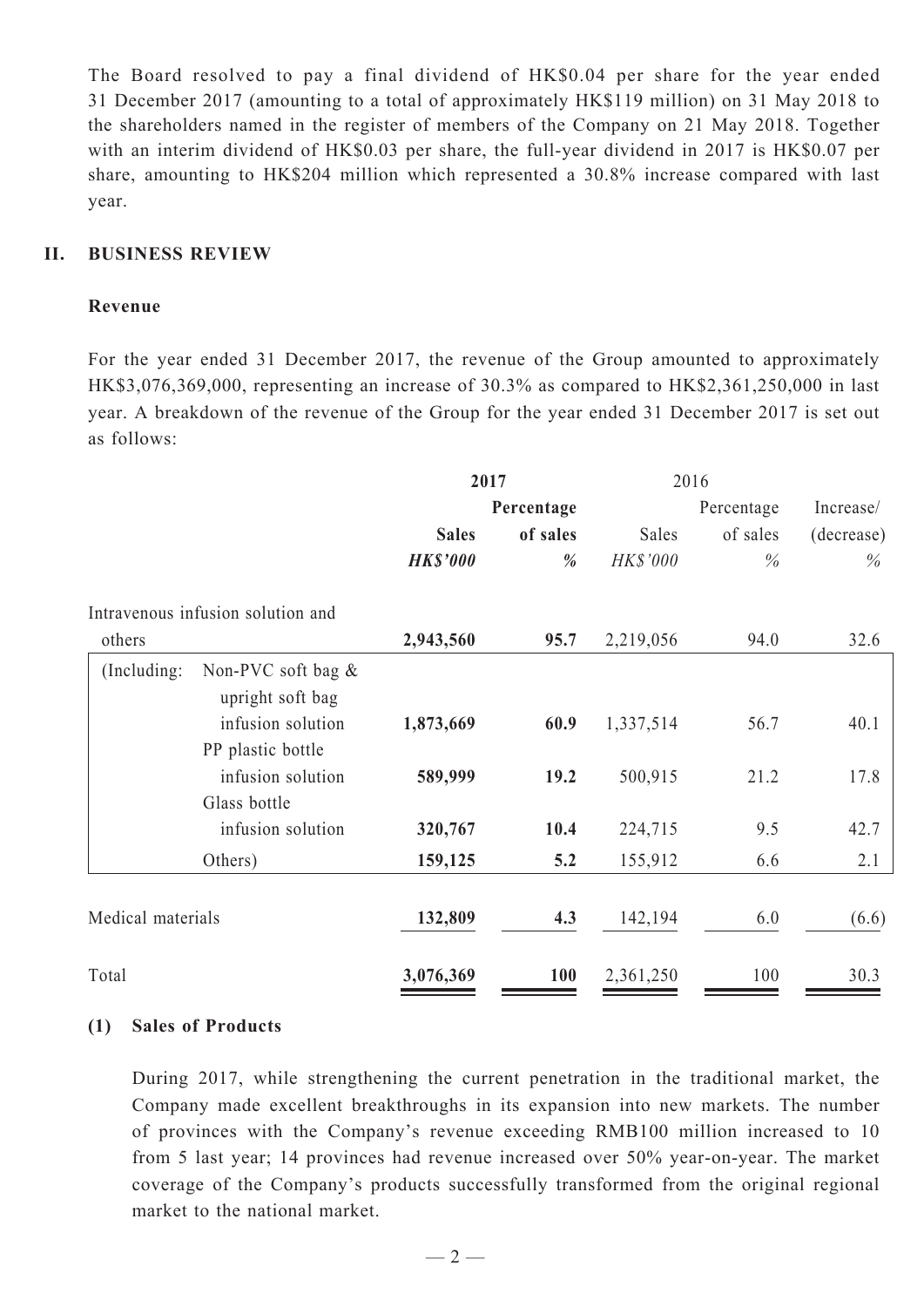Combining the rapid expansion of the product market, the Company promptly adjusted its product mix, focusing on raising the production capacity of competitive types of products such as non-PVC soft bag, upright soft bag and therapeutic infusion solutions to ensure rapid sales growth of the leading products.

During 2017, the sales volume of intravenous infusion solutions reached 1,300 million bottles/bags, representing an increase of 16.4% year-on-year as compared with 2016. The Group's leading position in the industry was further reinforced and strengthened.

The Group's international operating capability was enhanced significantly, completing 6 international quality audits and certifications including Ethiopia, the Philippines, TGA in Australian and IDA in the Netherlands, achieving product registrations in 80 countries and registering product specifications of 96 varieties. The Group's volume of export and subcontracting businesses increased by 18%, and it had placed itself among the rank of the "Most Excellent Chinese Brands in Chemical Drug Formulations for Exporting" for the seventh time.

In respect of medical materials business, the sales volumes of disposable rubber stopper, coated rubber stopper and infusion films of Jiangsu Best New Medical Material Co., Ltd. ("Jiangsu Best") increased by 97%, 42% and 70% respectively, which are encouraging. During 2017, the technological modification of the rubber stopper production line was completed. The level of automation was enhanced and the product quality was effectively improved, satisfying the increasingly higher requirements of packaging materials for pharmaceuticals.

### **(2) Research and Development of New Products**

There has been continuous emergence of new innovations. During 2017, the Group was successively granted the permission to build academician workstation and the Nobel Prize Scientific Workstation. It also submitted an application for the recognition with the title of national enterprise technology centre. A significant progress was made in the research and development of pharmaceuticals, 53 production approvals were granted during the year, including 2 production approvals, namely Sodium Acetate Ringer's Injection, which was the second in the China market and approved together with the original research product, and the bulk pharmaceutical Tenofovir Disoproxil Fumarate. 31 applications for registration were completed, of which 7 were for generic drugs, including Cefdinir capsules and Levamlodipine Beaylate with clinical studies completed and production applied, Terbutaline Sulfate bulk pharmaceuticals and Terbutaline Sulfate spray applied for production, Prucalopride Succinate bulk pharmaceuticals and tablet with bioequivalence clinical studies applied, 9 bulk pharmaceuticals and 12 drug packaging materials completed for associated review registration number according to new national policy. Meanwhile, the Group obtained the transfer of production approvals for 7 bulk pharmaceuticals including Caffeine, Metronidazole and Nifedipine for laying a solid foundation for the Group's whole industry chain development in full speed and the establishment of the "One Body, Two Wings" (bulk pharmaceuticals + formulation) industry pattern.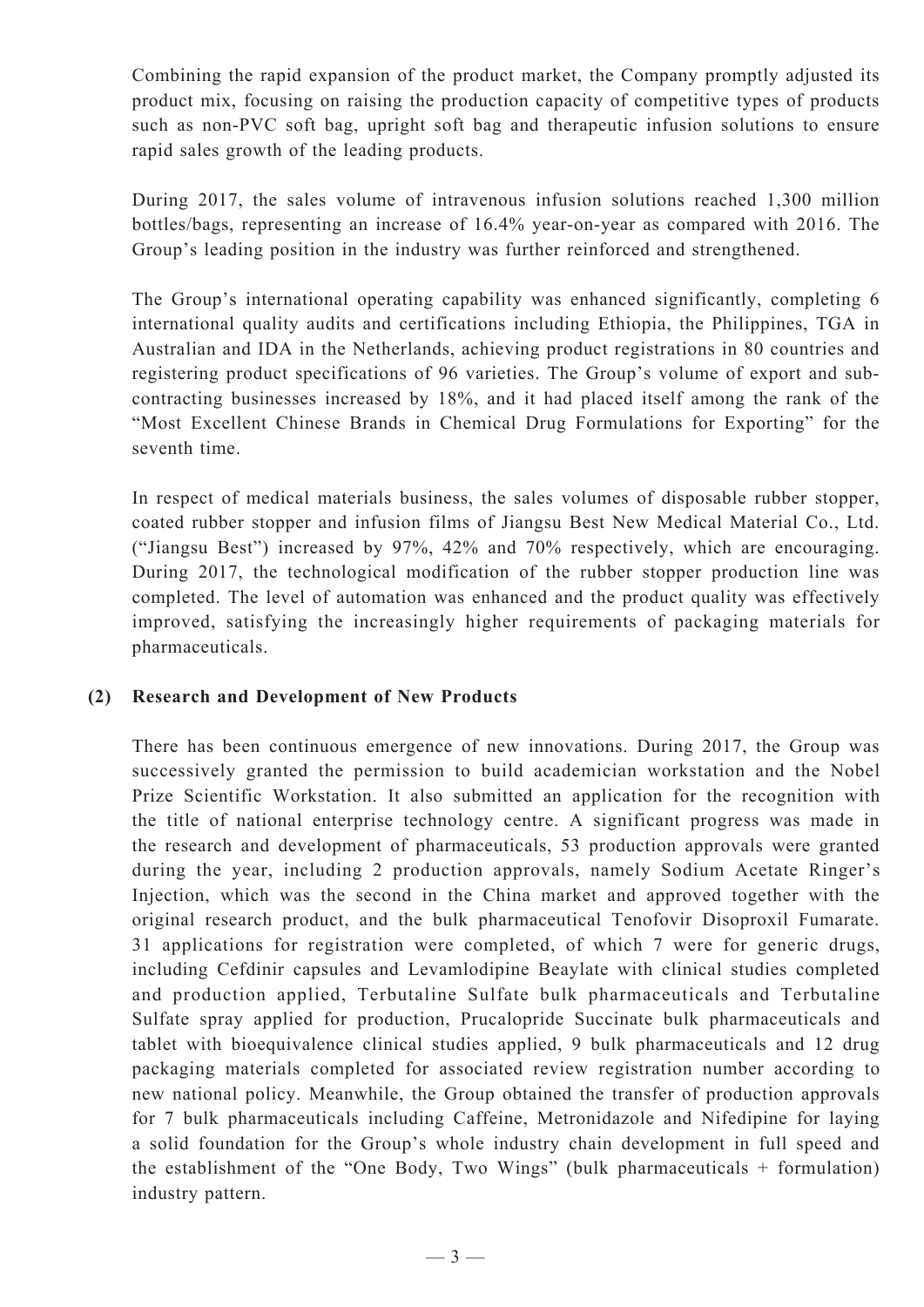## **(3) Development of Projects**

During the year, the Company's bulk pharmaceuticals project under Hebei Guangxiang Pharmaceuticals Co., Ltd. in Cangzhou Development Zone commenced. The project will focus on caffeine as its major product, and progressively include other bulk pharmaceuticals, making it the Company's production base for bulk pharmaceuticals.

### **III. PROSPECTS FOR DEVELOPMENT**

In 2018, the economic development of pharmaceuticals has entered a new era, changing its direction to a phase of high quality development. The in-depth consolidation of the intravenous infusion solutions industry provides the market with better assurance in terms of uplifting product qualities and business operation qualities for the whole industry. Embarking on a new historic journey, the Company will adhere to the principle of "Best in Quality; Priority in Efficiency" by fulfilling the requirements of the high quality development and focusing on improving quality and efficiency, with an aim to strengthening its development abilities, reinforcing its results and taking advantage of the trends.

# **(1) Production and Sales**

Following the new changes in the industry policy, the Company will adjust its sales structure to achieve new breakthroughs. With a vision for development and an innovative perspective, the Company will adjust its sales strategy, coordinate the domestic and international markets and promote the improvements in operational quality and efficiency. It is important to take a further step in lean management and allocate resources properly, make further improvements in product mix and product quality. Following the changes in the policies of pharmaceutical tendering/bidding and medical insurance reimbursement, the Company will manage the products' tender prices and regions to further promote the optimal cycle in the market of the Company's competitive infusion solution products through necessary price adjustments.

The Company will increase market share by speeding up approvals for new products to form new sales and profit growth points as soon as possible. In 2018, the large-scale sales for new products such as Sodium Acetate Ringer and Ambroxol in upright soft bags will be realized, in order to enhance the production and sales proportions of the Company in therapeutic infusion solutions, and promote the improvement of the Company's product mix.

The sales target for intravenous infusion solutions in 2018 is 1,500 million bags/bottles, in which the sales target for Non- PVC soft bag infusion is 550 million bags, representing an increase of 14.8%, and the sales target for upright soft bags is 280 million bags, representing a year-on-year increase of 38.3%.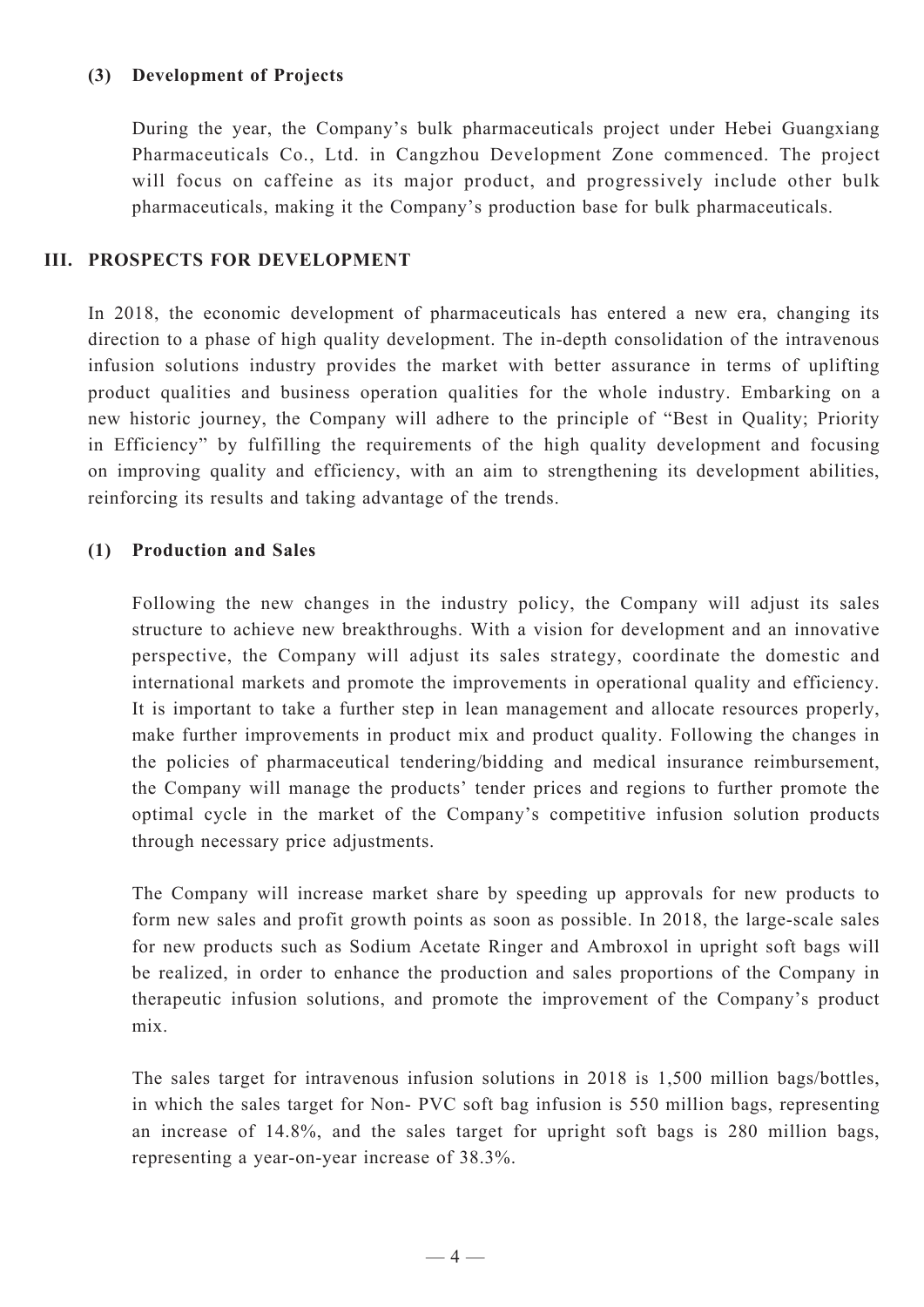In respect of Jiangsu Best New Medical Material Co. Ltd., through improving the structure of rubber stoppers as well as developing and registering disposable sterilised rubber stoppers for angiography successfully in FDA of the United States, it will export to the market of United States in batches in 2018. Meanwhile, the addition of equipment for new UV color printing on infusion films significantly increases the comprehensive supporting functions of infusion films, and makes use of the advantage of the Group's industry chain to enhance the scale of production and efficiency simultaneously, and establishes core competitive advantages in the medical materials industry.

#### **(2) Research and Development of New Products**

Innovation is the leading force for enterprise development, the strategic foundation for achieving sustainable development and the future of the enterprise. In 2018, a total of 180 chemical drug research projects will be carried out, mainly in therapeutic areas involving respiratory system, digestive and metabolism system, nervous system, cardiovascular system, anti-infection and basic infusion solutions (including dialysis and rinsing). Among which, 32 are bulk pharmaceuticals projects, 12 are medical material projects, 66 are oral formulation projects, 47 are injection formulation projects and 23 are rinsing solution, dialysis solution, aerosol and other formulation projects. With respect to project stages, 90 projects are in research and development stage; 34 projects are in the clinical trial stage or pending for clinical trial and 56 projects have been filed with the government and are pending for production approvals. Regarding innovative drugs, the Company has entered into an agreement on transfer of patents and technologies with Zhengzhou University on AND-9, a national type 1 innovative drug used for the treatment of liver fibrosis. It is now subject to pharmacy and pre-clinical verification processes. It is expected that the initial pre-clinical researches will be completed by late 2019 and various stages of clinical permissions will be obtained by late 2020. The screening and improvement of formula, preparation technology study and quality study of anti-tumour high-end liposome injection, a type 2 new drug, are completed. The initial pharmacodynamics studies and assessments of its in vivo and in vitro anti-tumour efficacy have also been completed. It is expected that various stages of clinical permissions can be obtained by mid-2020. The screening of formula, preparation technology study and quality study of long-acting microspheres and microcrystals injection, a type 2 new drug, are completed. Application for clinical permission is expected to be submitted in late 2019.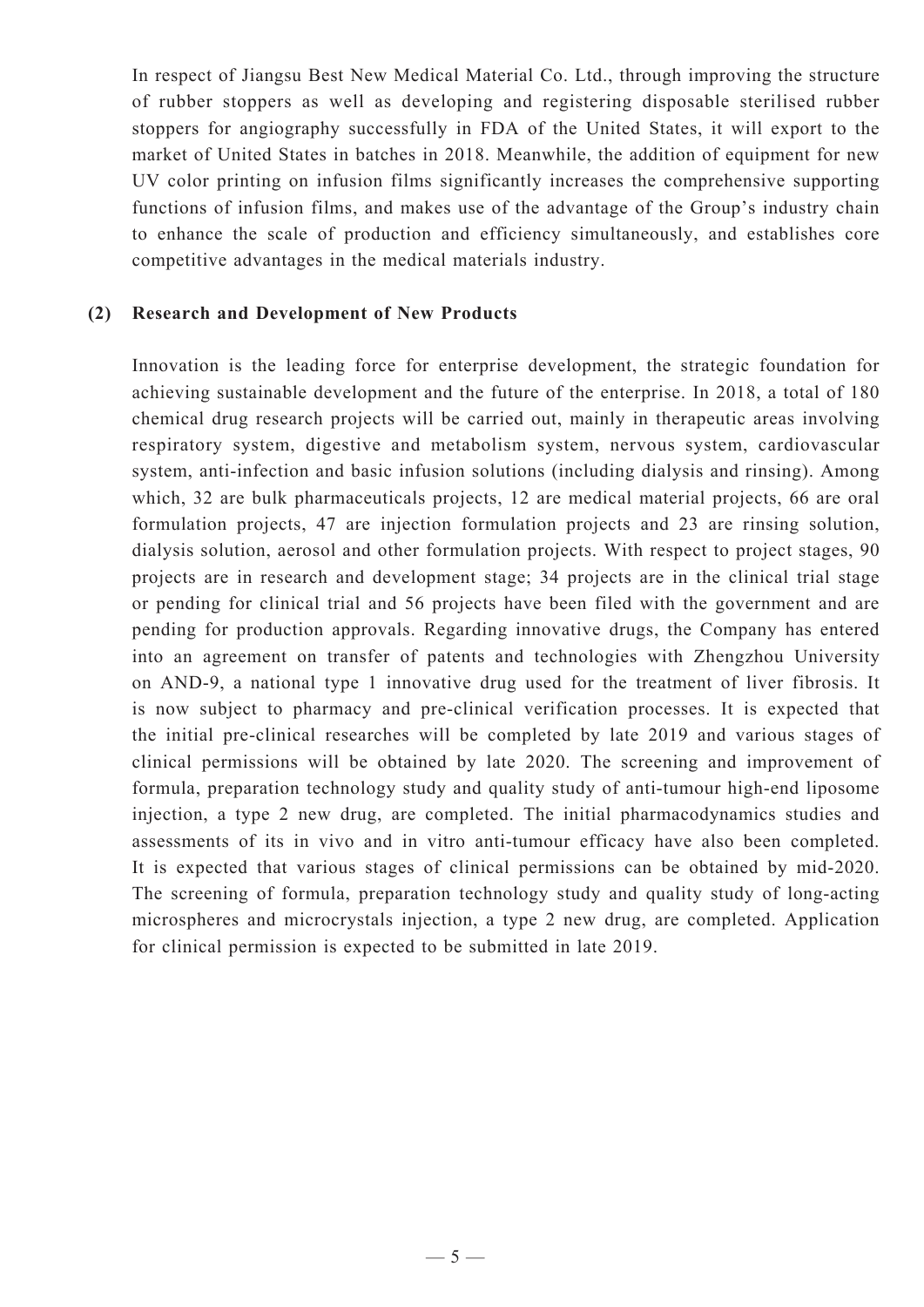# **(3) Development of Projects**

The Group will speed up the development of the Guangxiang Pharmaceutical project in Cangzhou and strive to foster the Group in the development of new dynamics. Grasping the opportunity from the deep structural adjustments of the pharmaceutical industry, the Group will proactively build up its competitive advantage with the whole industry chain from pharmaceutical intermediates, bulk pharmaceuticals to formulation preparations. The Group will strive to complete the construction and related certification of the project's caffeine production line in 2018 to fulfill the requirements of industrialized production.

The Group is fully committed to investing into the construction of its pharmaceutical research and development platform, and support projects for pilot-run and industrialized production. Relying on the Company's core business and the innovative team of the pharmaceuticals research institute, we will build a high-standard state-level enterprise technology centre and innovative technology transformation center with the important mission of future development of the Company.

The Group targets to complete the construction of the surgical intravenous infusion solution products line, reaching the annual production capacity of 100 million bags during the year. The Group strives to construct a high-capacity infusion solution production line to guarantee the production of large volume infusion solutions such as dialysis solutions and rinsing solutions.

We are full of confidence on the future development of the Company. Leveraging on the competitive edges on our scale, quality and lean management in the industry, our leading position in the industry of infusion solution products will be further maintained in this challenging market. We are committed to bringing satisfactory return to our investors.

I would like to take this opportunity to express our gratitude to our investors and all staff of the Group for their support to the development of the Group.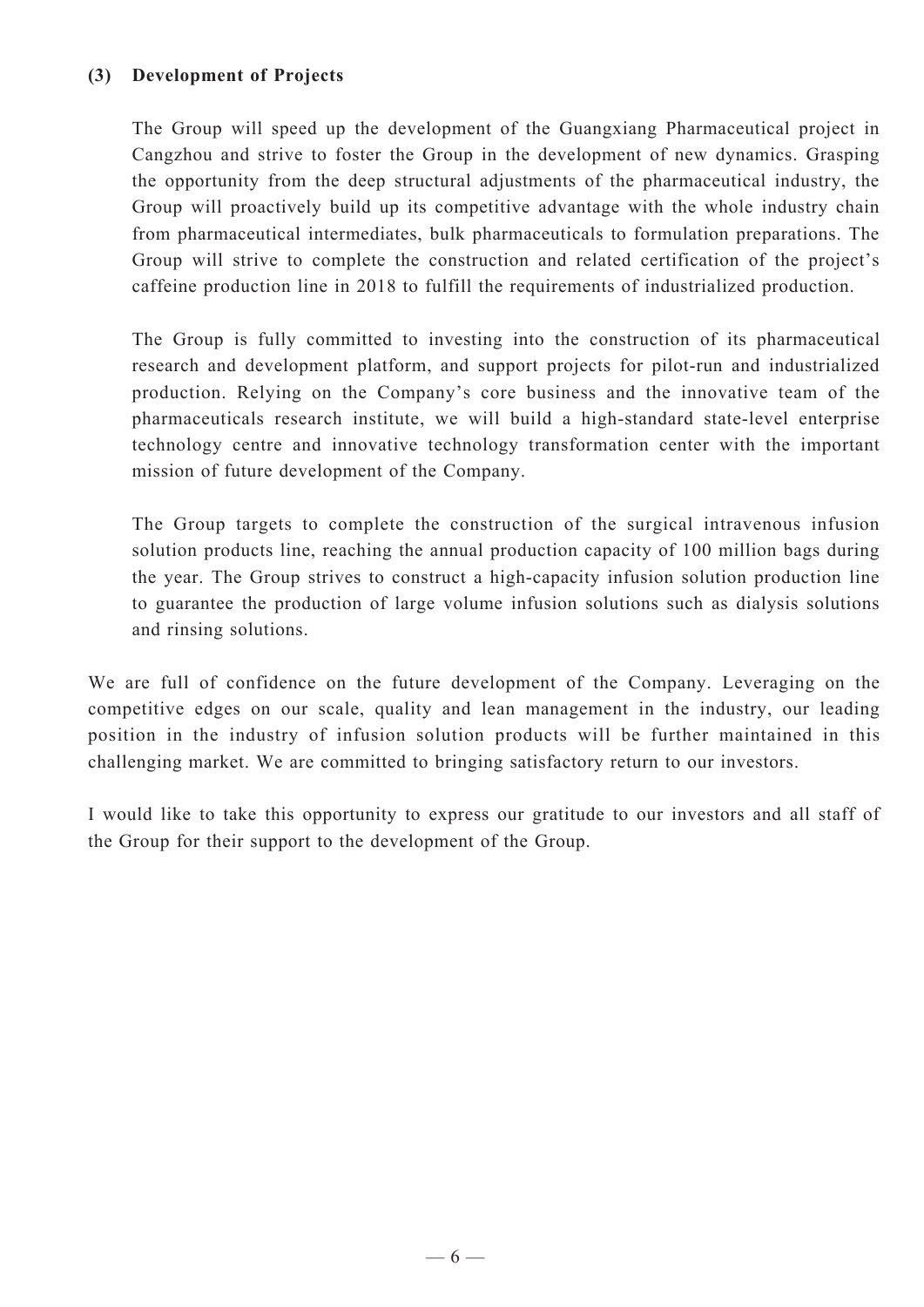# **Consolidated statement of profit or loss and other comprehensive income**

*For the year ended 31 December 2017 (Expressed in Hong Kong dollars)*

|                                                                                                                      |                | 2017            | 2016                   |
|----------------------------------------------------------------------------------------------------------------------|----------------|-----------------|------------------------|
|                                                                                                                      | <b>Note</b>    | <b>HK\$'000</b> | HK\$'000               |
| Revenue                                                                                                              | $\mathfrak{Z}$ | 3,076,369       | 2,361,250              |
| Cost of sales                                                                                                        |                | (1,269,181)     | (1, 143, 808)          |
| Gross profit                                                                                                         |                | 1,807,188       | 1,217,442              |
| Other net income                                                                                                     |                | 6,397           | 64,679                 |
| Selling and distribution costs                                                                                       |                | (656,089)       | (373, 160)             |
| General and administrative expenses                                                                                  |                | (306, 195)      | (268, 438)             |
| <b>Profit from operations</b>                                                                                        |                | 851,301         | 640,523                |
| Finance income                                                                                                       |                | 3,430           | 2,260                  |
| Finance costs                                                                                                        |                | (57, 356)       | (54, 118)              |
| Finance costs — net                                                                                                  | 4(a)           | (53, 926)       | (51, 858)              |
| Share of losses of a joint venture                                                                                   |                |                 | (2,211)                |
| Gain on deemed disposal of investment in a joint venture                                                             |                |                 | 1,464                  |
| Profit before taxation                                                                                               | $\overline{A}$ | 797,375         | 587,918                |
| Income tax                                                                                                           | 5              | (133, 649)      | (97, 677)              |
| Profit for the year                                                                                                  |                |                 | <b>663,726</b> 490,241 |
| Other comprehensive income for the year, net of nil tax                                                              |                |                 |                        |
| Item that may be reclassified subsequently to profit or loss:<br>Exchange differences on translation to presentation |                |                 |                        |
| currency                                                                                                             |                |                 | 262,707 (230,387)      |
| Other comprehensive income for the year                                                                              |                |                 | $262,707$ (230,387)    |
| Total comprehensive income for the year                                                                              |                | 926,433         | 259,854                |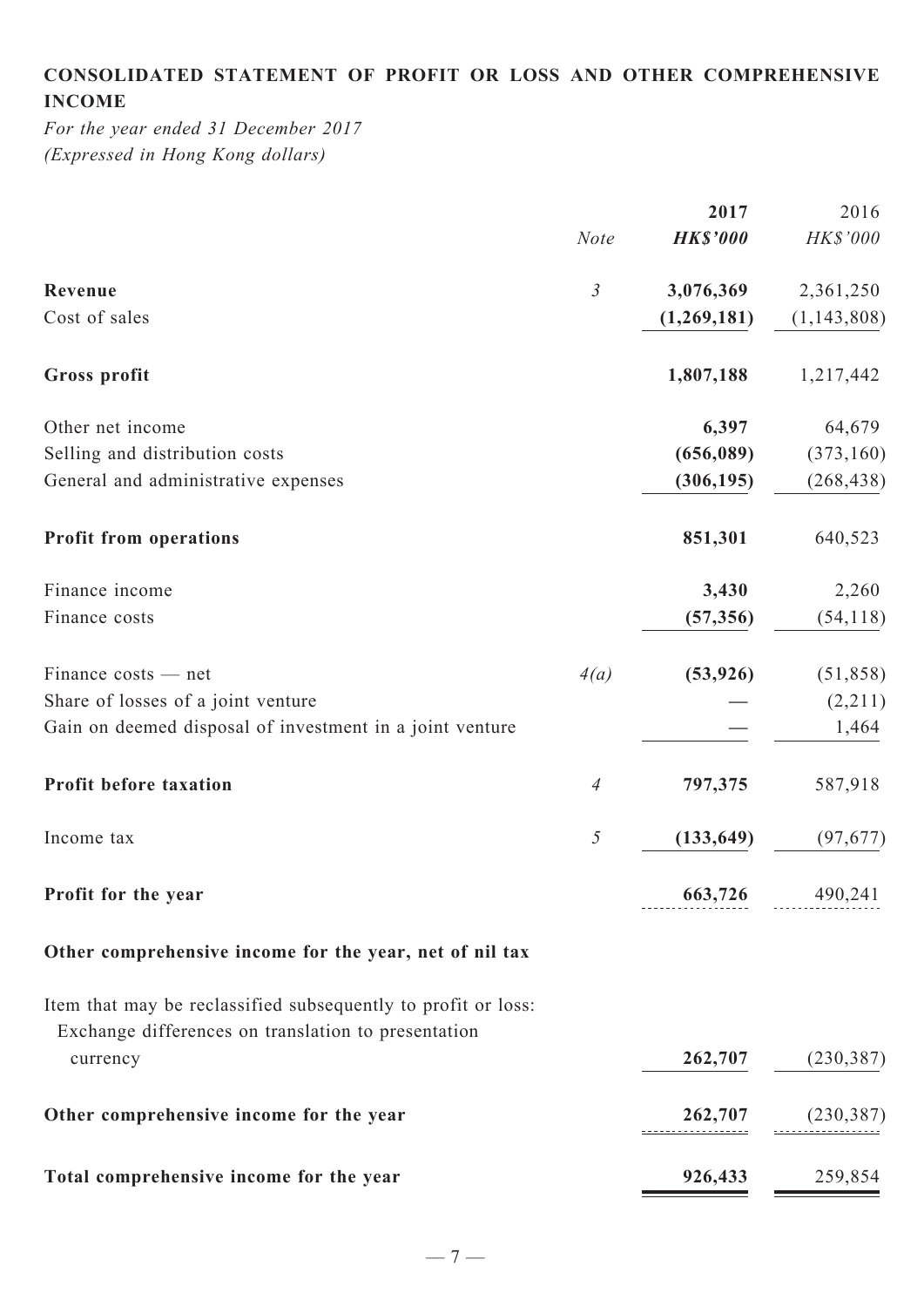|                                             |             | 2017              | 2016            |
|---------------------------------------------|-------------|-------------------|-----------------|
|                                             | <b>Note</b> | <b>HK\$'000</b>   | <b>HK\$'000</b> |
| Profit attributable to:                     |             |                   |                 |
| Equity shareholders of the Company          |             | 664,719           | 489,535         |
| Non-controlling interests                   |             | (993)             | 706             |
| Profit for the year                         |             | 663,726           | 490,241         |
| Total comprehensive income attributable to: |             |                   |                 |
| Equity shareholders of the Company          |             | 926,894           | 259,148         |
| Non-controlling interests                   |             | (461)             | 706             |
| Total comprehensive income for the year     |             | 926,433           | 259,854         |
| Earnings per share                          |             |                   |                 |
| — Basic                                     | 6(a)        | HK\$0.2337        | HK\$0.1730      |
| Diluted                                     | 6(b)        | <b>HK\$0.2282</b> | HK\$0.1716      |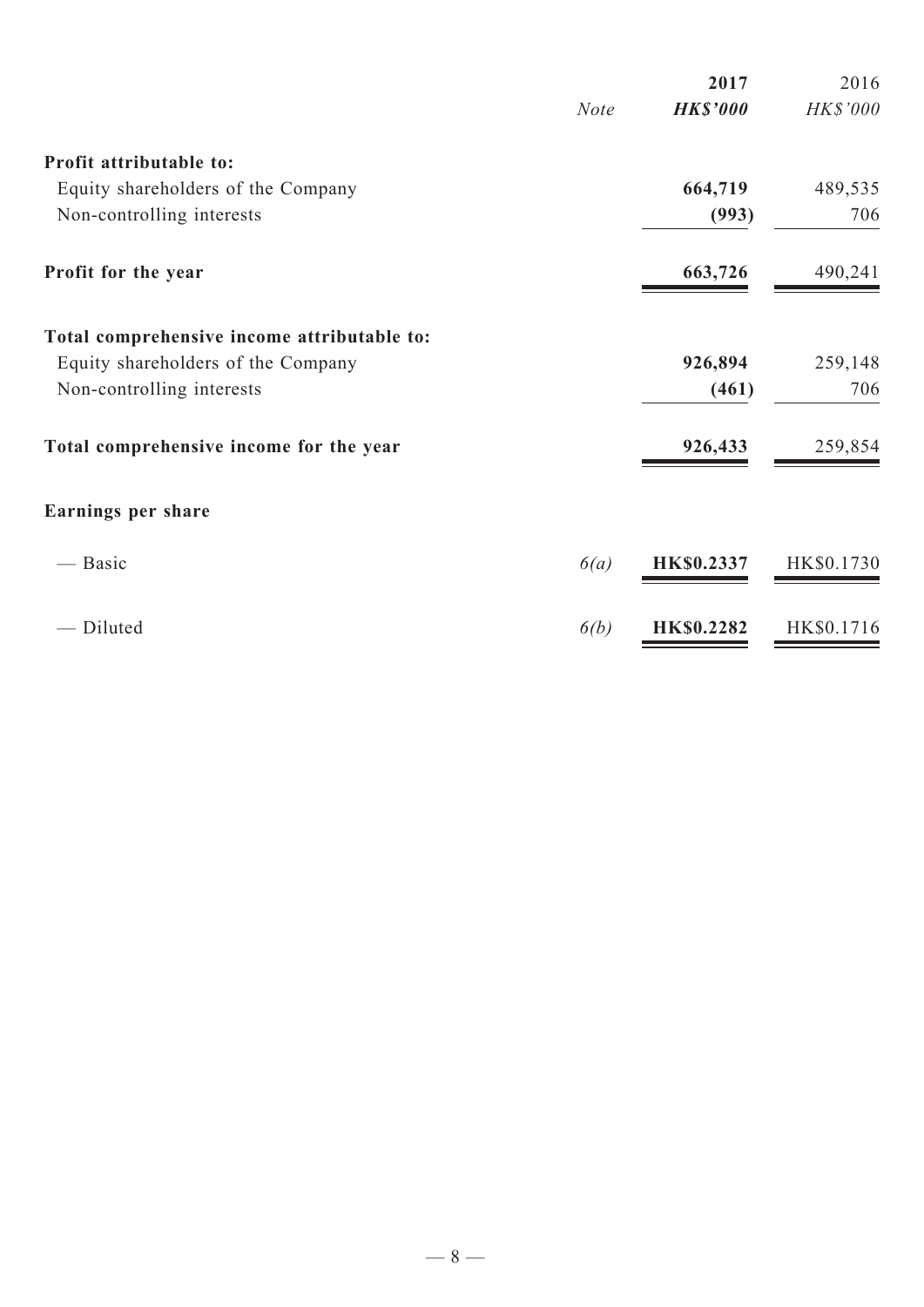# **Consolidated statement of financial position**

*For the year ended 31 December 2017 (Expressed in Hong Kong dollars)*

|                                             |                | 31 December             | 31 December      |
|---------------------------------------------|----------------|-------------------------|------------------|
|                                             | <b>Note</b>    | 2017<br><b>HK\$'000</b> | 2016<br>HK\$'000 |
| Non-current assets                          |                |                         |                  |
| Property, plant and equipment               |                | 2,548,591               | 2,393,091        |
| Land use rights                             |                | 318,258                 | 248,771          |
| Intangible assets                           |                | 516,858                 | 418,509          |
| Deferred tax assets                         |                | 9,025                   | 3,053            |
| Long-term receivables                       |                |                         | 1,118            |
|                                             |                | 3,392,732               | 3,064,542        |
| <b>Current assets</b>                       |                |                         |                  |
| Inventories                                 |                | 397,680                 | 278,228          |
| Trade and bills receivables                 | $\overline{7}$ | 1,230,685               | 857,387          |
| Prepayments, deposits and other receivables |                | 137,426                 | 88,680           |
| Pledged bank deposits and time deposits     |                | 58,104                  | 8,201            |
| Cash and cash equivalents                   |                | 687,319                 | 447,036          |
|                                             |                | 2,511,214               | 1,679,532        |
| <b>Current liabilities</b>                  |                |                         |                  |
| Borrowings                                  |                | 900,356                 | 633,126          |
| Trade payables                              | $\delta$       | 193,589                 | 173,746          |
| Advance receipts from customers             |                | 20,689                  | 15,530           |
| Accruals and other payables                 |                | 342,278                 | 250,033          |
| Income tax payable                          |                | 43,388                  | 23,120           |
|                                             |                | 1,500,300               | 1,095,555        |
| Net current assets                          |                | 1,010,914               | 583,977          |
| Total assets less current liabilities       |                | 4,403,646               | 3,648,519        |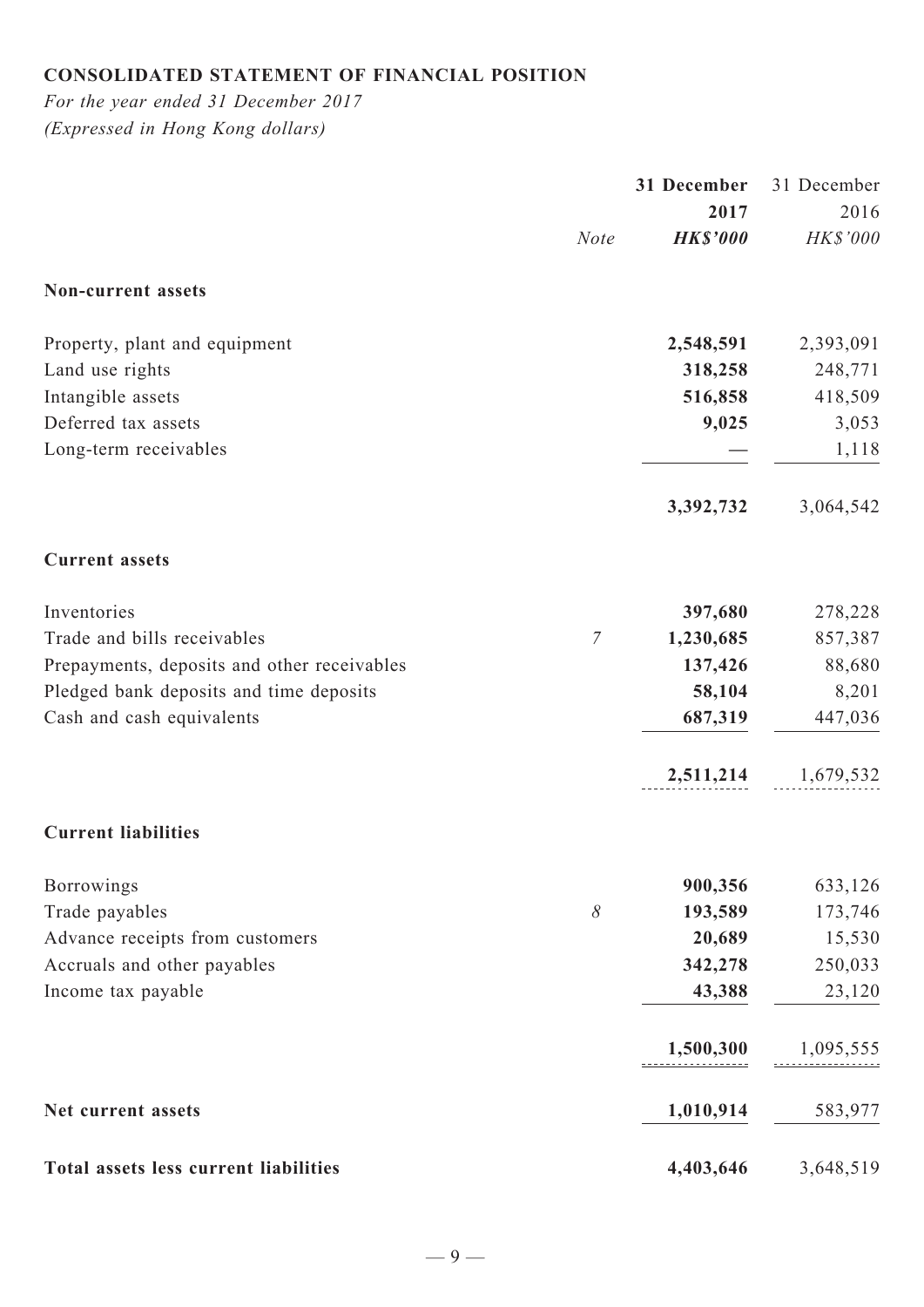|                                                  |      | 31 December     | 31 December |
|--------------------------------------------------|------|-----------------|-------------|
|                                                  |      | 2017            | 2016        |
|                                                  | Note | <b>HK\$'000</b> | HK\$'000    |
| <b>Non-current liabilities</b>                   |      |                 |             |
| Borrowings                                       |      | 848,353         | 934,737     |
| Deferred tax liabilities                         |      | 26,169          | 26,810      |
| Deferred revenue                                 |      | 42,382          | 2,550       |
|                                                  |      | 916,904         | 964,097     |
| <b>NET ASSETS</b>                                |      | 3,486,742       | 2,684,422   |
| <b>CAPITAL AND RESERVES</b>                      | 9    |                 |             |
| Share capital                                    |      | 64,241          | 63,700      |
| Reserves                                         |      | 3,411,117       | 2,612,774   |
| Total equity attributable to equity shareholders |      |                 |             |
| of the Company                                   |      | 3,475,358       | 2,676,474   |
| Non-controlling interests                        |      | 11,384          | 7,948       |
| <b>TOTAL EQUITY</b>                              |      | 3,486,742       | 2,684,422   |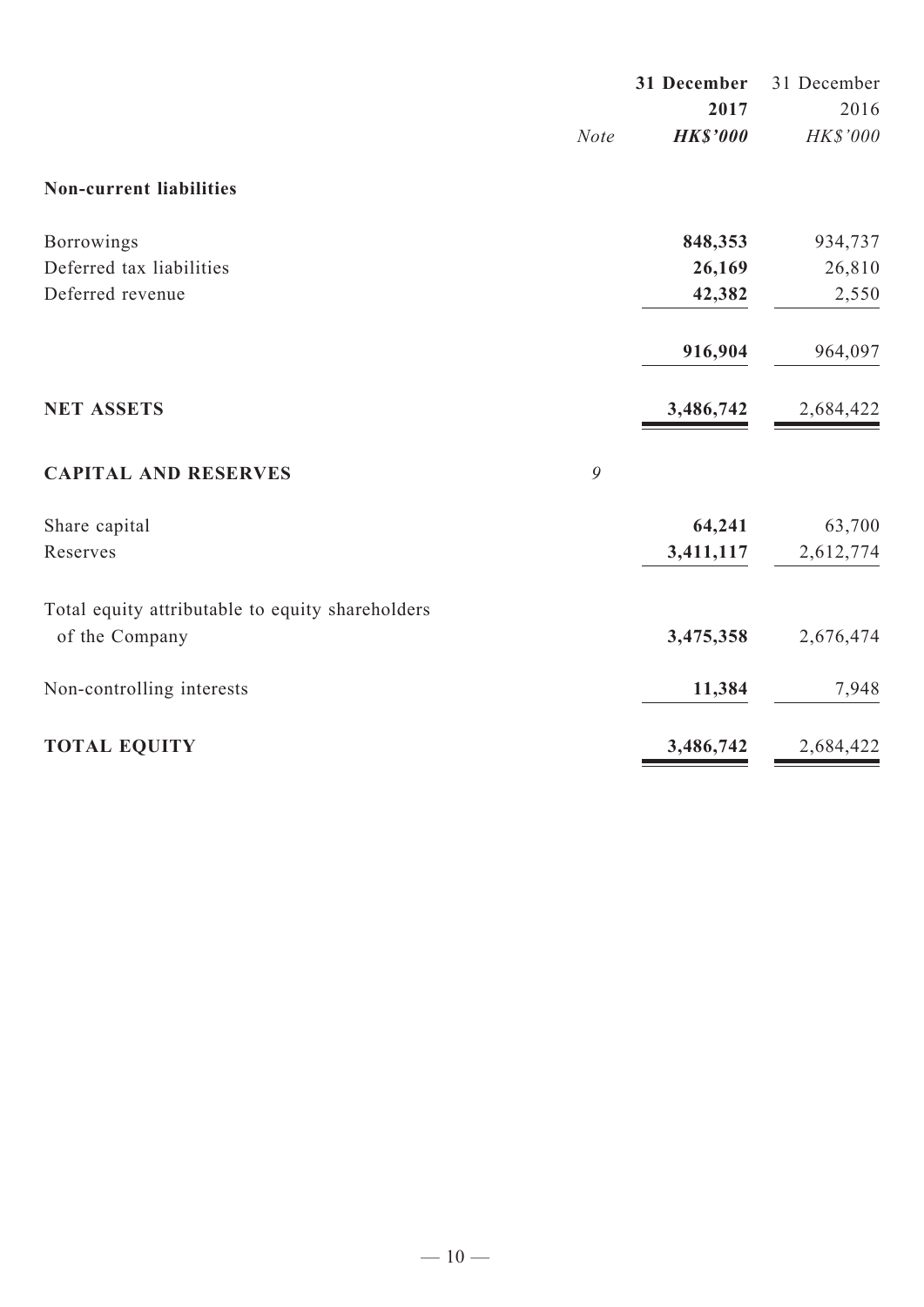### **SELECTED NOTES TO THE CONSOLIDATED FINANCIAL STATEMENTS**

#### **1. Basis of preparation**

These financial statements have been prepared in accordance with all applicable Hong Kong Financial Reporting Standards ("HKFRSs"), which collective term includes all applicable individual Hong Kong Financial Reporting Standards, Hong Kong Accounting Standards ("HKASs") and Interpretations issued by the Hong Kong Institute of Certified Public Accountants ("HKICPA"), accounting principles generally accepted in Hong Kong and the disclosure requirements of the Hong Kong Companies Ordinance. These financial statements also comply with the applicable disclosure provisions of the Rules Governing the Listing of Securities on The Stock Exchange of Hong Kong Limited. The consolidated financial statements for the year ended 31 December 2017 comprise the Company and its subsidiaries.

The measurement basis used in the preparation of the financial statements is the historical cost basis except as set out in the accounting policies hereunder.

The preparation of financial statements in conformity with HKFRSs requires management to make judgements, estimates and assumptions that affect the application of policies and reported amounts of assets, liabilities, income and expenses. The estimates and associated assumptions are based on historical experience and various other factors that are believed to be reasonable under the circumstances, the results of which form the basis of making the judgements about carrying values of assets and liabilities that are not readily apparent from other sources. Actual results may differ from these estimates.

The estimates and underlying assumptions are reviewed on an ongoing basis. Revisions to accounting estimates are recognised in the period in which the estimate is revised if the revision affects only that period, or in the period of the revision and future periods if the revision affects both current and future periods.

### *Changes in accounting policies*

The HKICPA has issued several amendments to HKFRSs that are first effective for the current accounting period of the Group. None of these impact on the accounting policies of the Group.

The Group has not applied any new standard or interpretation that is not yet effective for the current accounting period.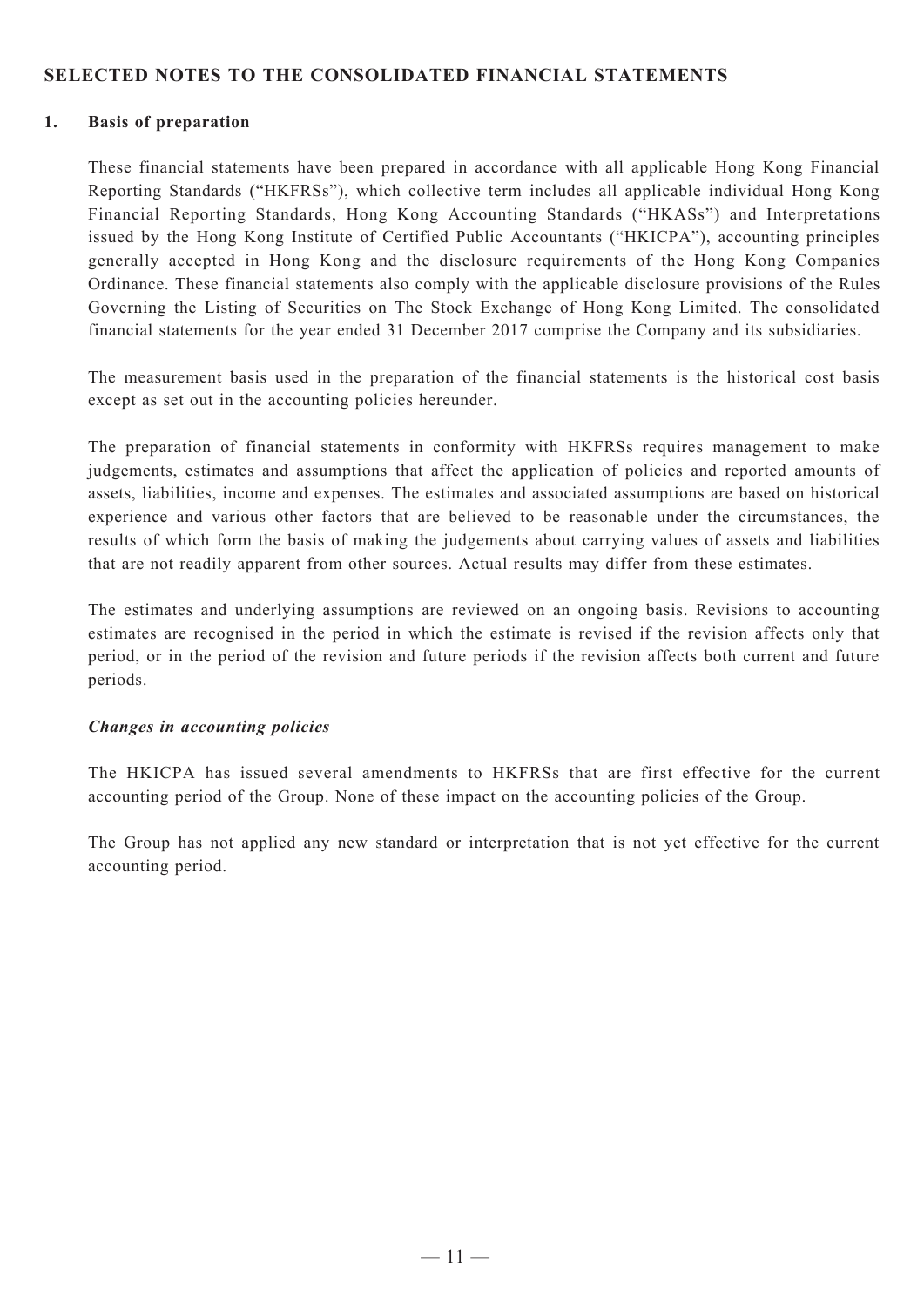### **2. Segment reporting**

The Group manages its businesses by divisions, which are organised by a mixture of both business lines and geography. In a manner consistent with the way in which information is reported internally to the Group's most senior executive management for the purposes of resource allocation and performance assessment, the Group has identified two reportable segments, namely intravenous infusion solution and others and medical materials. No operating segments have been aggregated to form the reportable segments.

For the purposes of assessing segment performance and allocating resources between segments, the Group's senior executive management monitors the results, assets and liabilities attributable to each reportable segment on the following bases:

Segment assets include all tangible, intangible assets and current assets. Unallocated assets mainly comprise corporate cash. Segment liabilities include operating liabilities. Unallocated liabilities mainly comprise corporate borrowings.

Revenue and expenses are allocated to the reportable segments with reference to revenue generated by those segments and the expenses incurred by those segments or which otherwise arise from the depreciation or amortisation of assets attributable to those segments.

The measure used for reporting segment profit is profit from operations.

Information regarding the Group's reportable segments as provided to the Group's most senior executive management for the purposes of resource allocation and assessment of segment performance for the years ended 31 December 2017 and 2016 is set out below.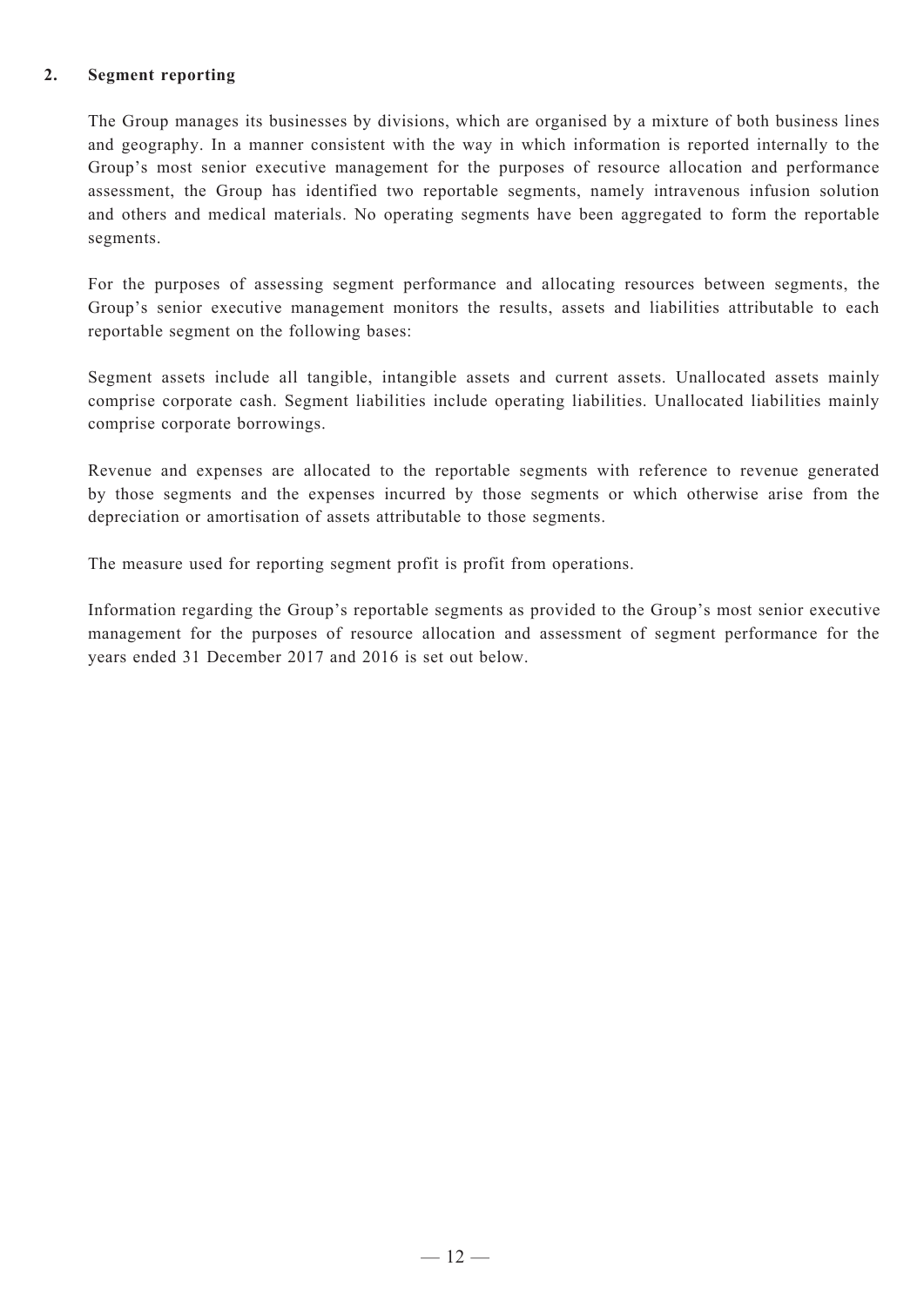|                                                                        | 2017               |                 |                 |                 |
|------------------------------------------------------------------------|--------------------|-----------------|-----------------|-----------------|
|                                                                        | <b>Intravenous</b> |                 |                 |                 |
|                                                                        | infusion           |                 |                 |                 |
|                                                                        | solution           | Medical         |                 |                 |
|                                                                        | and others         | materials       | Unallocated     | <b>Total</b>    |
|                                                                        | <b>HK\$'000</b>    | <b>HK\$'000</b> | <b>HK\$'000</b> | <b>HK\$'000</b> |
| Revenue from external customers                                        | 2,943,560          | 132,809         |                 | 3,076,369       |
| Inter-segment revenue                                                  | 5,505              | 148,769         |                 | 154,274         |
| Reportable segment revenue                                             | 2,949,065          | 281,578         |                 | 3,230,643       |
| Operating profit/(loss)/                                               |                    |                 |                 |                 |
| segment results                                                        | 859,244            | 9,909           | (17, 852)       | 851,301         |
| Finance income                                                         | 3,089              | 341             |                 | 3,430           |
| Finance costs                                                          | (43, 841)          | (2, 154)        | (11, 361)       | (57, 356)       |
| Profit/(loss) before taxation                                          | 818,492            | 8,096           | (29, 213)       | 797,375         |
| Income tax                                                             | (128, 067)         | (5, 582)        |                 | (133, 649)      |
| Reportable segment profit/(loss)                                       |                    |                 |                 |                 |
| for the year                                                           | 690,425            | 2,514           | (29, 213)       | 663,726         |
| Amortisation of land use rights                                        | 5,985              | 376             |                 | 6,361           |
| Depreciation of property, plant and                                    |                    |                 |                 |                 |
| equipment                                                              | 219,536            | 15,803          | 517             | 235,856         |
| Amortisation of intangible assets<br>Write-off of internally generated | 9,786              | 5,249           |                 | 15,035          |
| research and development costs                                         | 6,906              |                 |                 | 6,906           |
| Provision for/(reversal of) impairment                                 |                    |                 |                 |                 |
| of receivables                                                         | 76                 | (100)           |                 | (24)            |
| Total assets/reportable segment                                        |                    |                 |                 |                 |
| assets                                                                 | 5,485,593          | 372,497         | 45,856          | 5,903,946       |
| Additions to non-current assets                                        | 340,949            | 35,784          |                 | 376,733         |
| Total liabilities/reportable segment                                   |                    |                 |                 |                 |
| liabilities                                                            | 1,527,923          | 84,569          | 804,712         | 2,417,204       |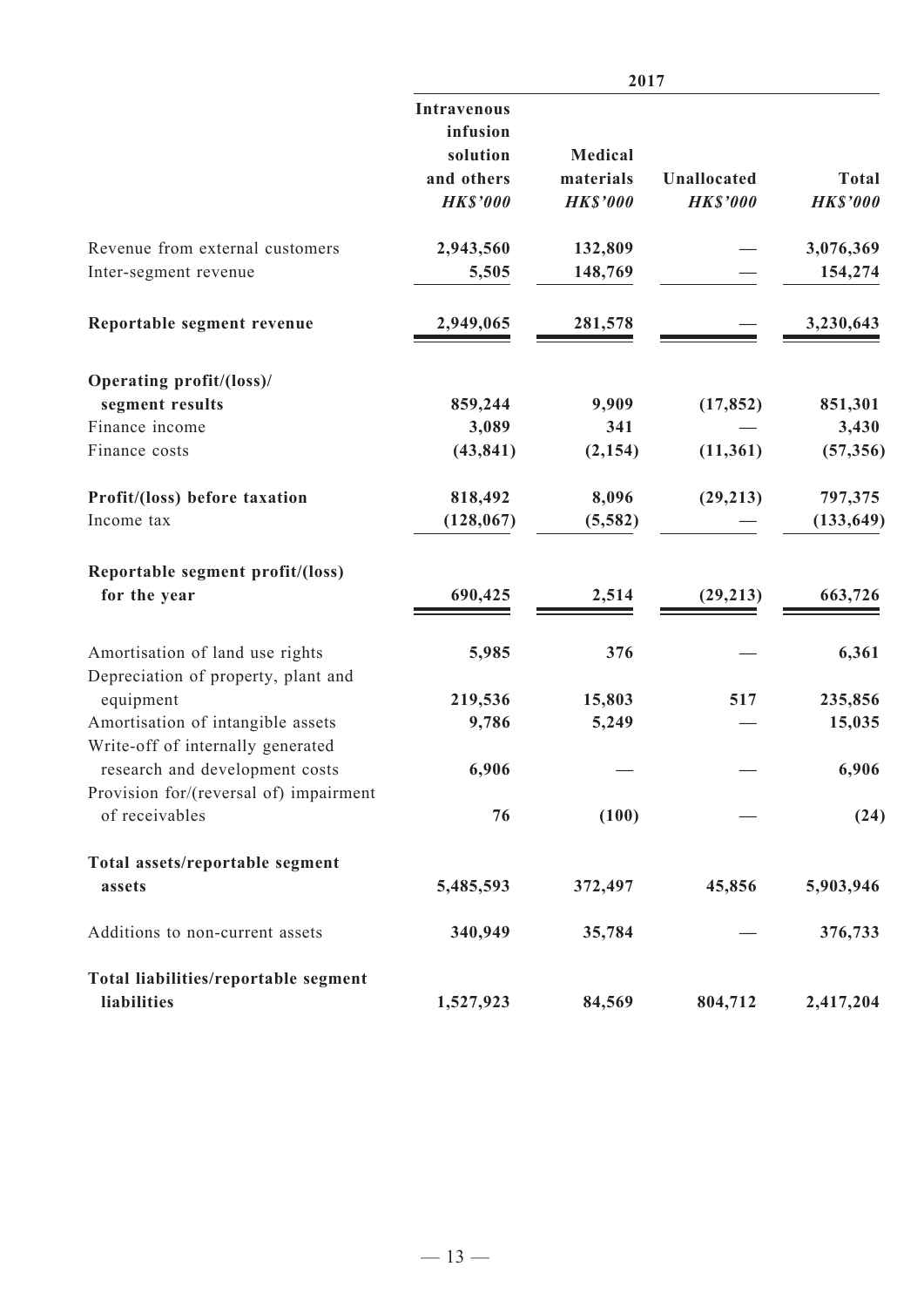|                                                                        | 2016                                                          |                                  |                         |                     |
|------------------------------------------------------------------------|---------------------------------------------------------------|----------------------------------|-------------------------|---------------------|
|                                                                        | Intravenous<br>infusion<br>solution<br>and others<br>HK\$'000 | Medical<br>materials<br>HK\$'000 | Unallocated<br>HK\$'000 | Total<br>HK\$'000   |
| Revenue from external customers<br>Inter-segment revenue               | 2,219,056                                                     | 142,194<br>95,960                |                         | 2,361,250<br>95,960 |
| Reportable segment revenue                                             | 2,219,056                                                     | 238,154                          |                         | 2,457,210           |
| Operating profit/(loss)/                                               |                                                               |                                  |                         |                     |
| segment results                                                        | 656,894                                                       | 26,706                           | (43, 077)               | 640,523             |
| Finance income                                                         | 2,223                                                         | 37                               |                         | 2,260               |
| Finance costs                                                          | (45, 611)                                                     | (2,507)                          | (6,000)                 | (54, 118)           |
| Profit/(loss) before taxation                                          | 612,759                                                       | 24,236                           | (49,077)                | 587,918             |
| Income tax                                                             | (92, 771)                                                     | (4,906)                          |                         | (97, 677)           |
| Reportable segment profit/(loss)                                       |                                                               |                                  |                         |                     |
| for the year                                                           | 519,988                                                       | 19,330                           | (49,077)                | 490,241             |
| Amortisation of land use rights<br>Depreciation of property, plant and | 5,658                                                         | 380                              |                         | 6,038               |
| equipment                                                              | 214,932                                                       | 15,425                           | 771                     | 231,128             |
| Amortisation of intangible assets                                      | 4,594                                                         | 5,288                            |                         | 9,882               |
| Provision for/(reversal of) impairment of<br>receivables               | 1,345                                                         | (1, 452)                         |                         | (107)               |
| Total assets/reportable segment assets                                 | 4,398,839                                                     | 331,116                          | 14,119                  | 4,744,074           |
| Additions to non-current assets                                        | 132,935                                                       | 15,738                           |                         | 148,673             |
| Total liabilities/reportable segment                                   |                                                               |                                  |                         |                     |
| liabilities                                                            | 1,261,682                                                     | 99,002                           | 698,968                 | 2,059,652           |

The directors have also determined that no geographical segment information is presented as over 95% of the Group's revenue and operating profits are derived with the PRC and over 95% of the operating assets and non-current assets of the Group are located in the PRC, which is considered as one geographic location with similar risks and returns.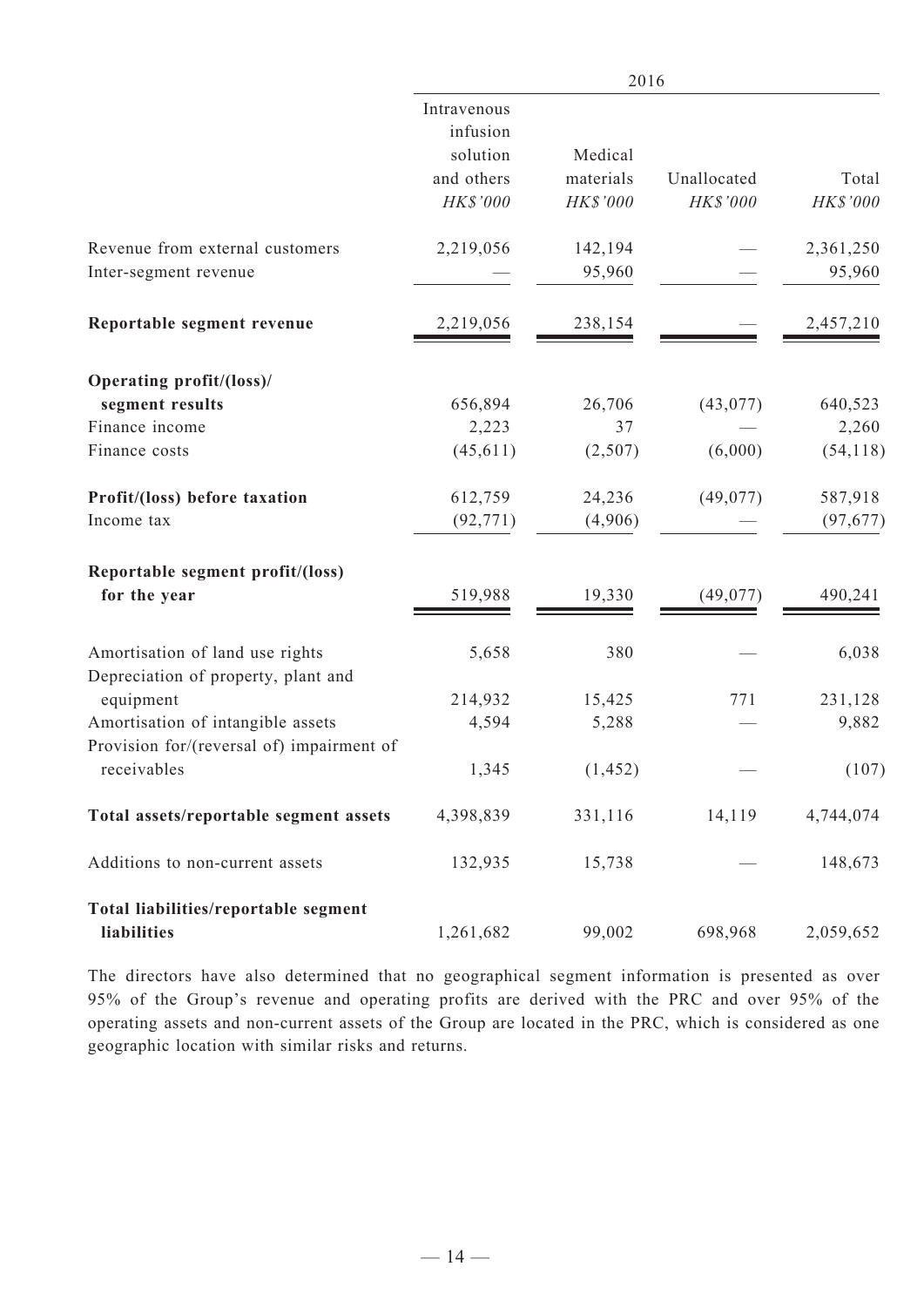### **3. Revenue**

The Group derives revenue principally from the sale of finished medicines of mainly intravenous infusion solution to hospitals and distributors, bulk pharmaceutical products and medical materials. Revenue by major category is as follows:

| 2017            | 2016            |
|-----------------|-----------------|
| <b>HK\$'000</b> | <b>HK\$'000</b> |
| 2,941,892       | 2,206,522       |
| 124,448         | 140,602         |
| 3,621           | 6,416           |
| 2,459           | 4,032           |
| 3,949           | 3,678           |
| 3,076,369       | 2,361,250       |
|                 |                 |

For the year ended 31 December 2017, no customer with whom transactions have exceeded 10% of the Group's revenue.

#### **4 Profit before taxation**

Profit before taxation is arrived at after (crediting)/charging:

### *(a) Finance income and costs*

|                                                            | 2017<br><b>HK\$'000</b> | 2016<br>HK\$'000 |
|------------------------------------------------------------|-------------------------|------------------|
| Finance income:                                            |                         |                  |
| — Interest income on bank deposits                         | (3, 430)                | (2,260)          |
| Finance costs:                                             |                         |                  |
| — Interest expense of borrowings                           | 55,979                  | 53,370           |
| — Other bank charges                                       | 648                     | 3,321            |
| - Net foreign exchange loss                                | 729                     | 1,176            |
|                                                            | 57,356                  | 57,867           |
| Less: Interest expense capitalised into qualifying assets* |                         | (3,749)          |
| Finance costs                                              | 57,356                  | 54,118           |
| Finance costs — net                                        | 53,926                  | 51,858           |

\* During the year ended 31 December 2016, the borrowing costs have been capitalised at a rate of 4.24% per annum.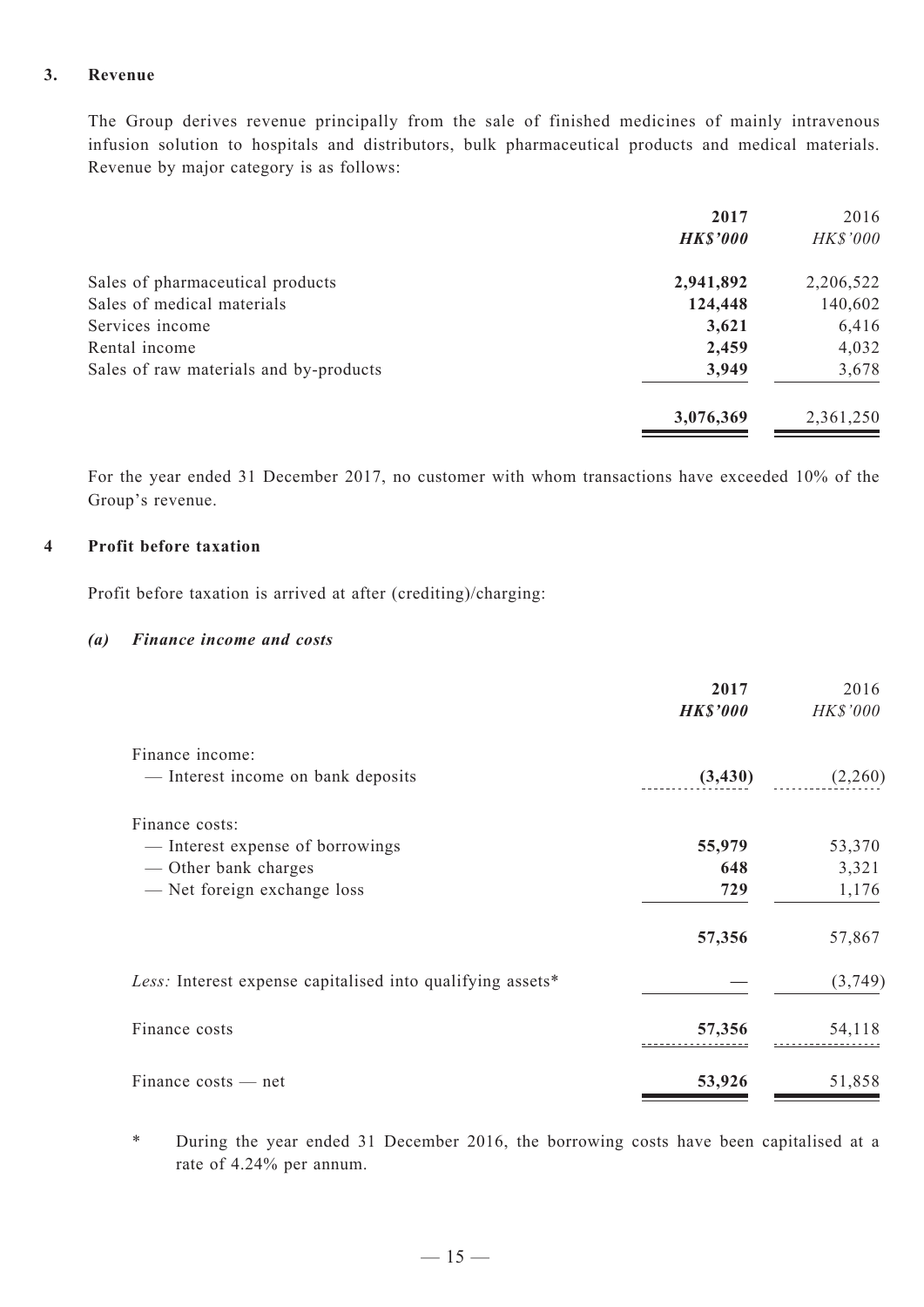### *(b) Staff costs*

|     |                                                                                   | 2017<br><b>HK\$'000</b> | 2016<br>HK\$'000  |
|-----|-----------------------------------------------------------------------------------|-------------------------|-------------------|
|     | Contributions to defined contribution retirement plan                             | 33,284                  | 32,775            |
|     | Equity-settled share-based payment expenses<br>Salaries, wages and other benefits | 337,348                 | 26,686<br>278,004 |
|     |                                                                                   | 370,632                 | 337,465           |
| (c) | Other items                                                                       |                         |                   |
|     |                                                                                   | 2017<br><b>HK\$'000</b> | 2016<br>HK\$'000  |
|     | Amortisation <sup>#</sup>                                                         |                         |                   |
|     | - land use rights<br>- intangible assets                                          | 6,361<br>15,035         | 6,038<br>9,882    |
|     | Less: Amount capitalised as development costs                                     | (741)                   |                   |
|     |                                                                                   | 20,655                  | 15,920            |
|     | Depreciation <sup>#</sup>                                                         | 235,856                 | 231,128           |
|     | Reversal of impairment of                                                         |                         |                   |
|     | - trade and bills receivables                                                     | (126)                   | (107)             |
|     | Write-off of internally generated research and development costs                  | 6,906                   |                   |
|     | Auditors' remuneration - audit services<br>Cost of inventories $*$                | 2,100                   | 2,000             |
|     | Operating lease charges: minimum lease payments                                   | 705,650<br>9,442        | 618,527<br>8,231  |
|     | Research and development costs (other than amortisation costs)                    | 98,598                  | 76,041            |
|     | Less: Costs capitalised into intangible assets                                    | (47, 378)               | (34, 659)         |
|     |                                                                                   | 51,220                  | 41,382            |
|     | Other expenses                                                                    |                         |                   |
|     | - transportation expenses                                                         | 374,102                 | 245,446           |
|     | — utility expenses                                                                | 135,109                 | 142,237           |
|     | — advertising expenses<br>- marketing service expenses                            | 87,267<br>74,602        | 7,734<br>25,148   |
|     | - travelling, meeting and entertainment expenses                                  | 63,053                  | 46,002            |
|     | - surcharges and other tax expenses                                               | 57,548                  | 45,453            |

# Cost of inventories includes HK\$380,651,000 (2016: HK\$360,503,000) relating to staff costs, depreciation and amortisation expenses, which amount is also included in the respective total amounts disclosed separately above for each of these types of expenses.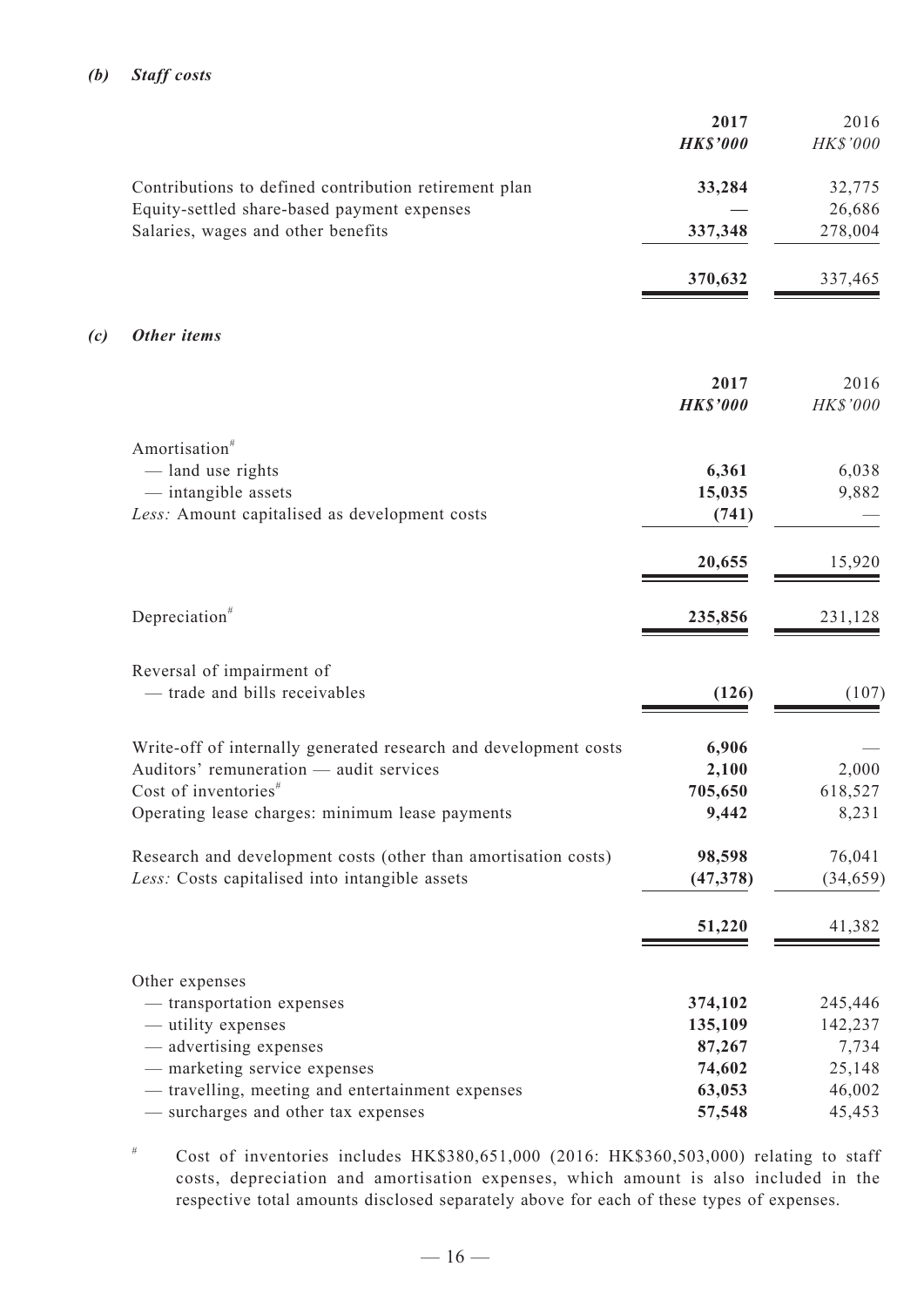#### **5. Income tax**

*(a) Taxation in the consolidated statement of profit or loss and other comprehensive income represents:*

|                                                                     | 2017<br><b>HK\$'000</b> | 2016<br>HK\$'000 |
|---------------------------------------------------------------------|-------------------------|------------------|
| Current tax — the PRC Corporate Income Tax $("CIT")$                | 141,580                 | 98,427           |
| Deferred tax — origination and reversal of temporary<br>differences | (7, 931)                | (750)            |
|                                                                     | 133,649                 | 97,677           |

The Company is incorporated in Cayman Islands as an exempted company and, accordingly, is exempted from payment of Cayman Islands income tax.

No provision for Hong Kong Profits Tax has been made for the years ended 31 December 2017 and 2016 as the Group did not have any profits assessable to Hong Kong Profits Tax during the current and prior years.

Shijiazhuang No. 4 Pharmaceutical Co., Ltd. ("Shijiazhuang No.4"), Jiangsu Best New Medical Material Co., Ltd. ("Jiangsu Best") and Hebei Guolong Pharmaceutical Co., Ltd. ("Hebei Guolong") have been recognised as High and New Technology Enterprises ("HNTE") in 2015, 2014 and 2014, respectively. According to the tax incentives rules of the CIT Law of the PRC (the "CIT Law") for HNTE, these companies are subject to a reduced corporate income tax rate of 15% for three years. Subject to renewal, Jiangsu Best and Hebei Guolong's HNTE status will enable them to continue to enjoy the preferential income tax rate of 15% from 1 January 2017 to 31 December 2019. The Group believes that Jiangsu Best and Hebei Guolong meet all the criteria for the renewal of HNTE. Therefore, income tax expense of Jiangsu Best and Hebei Guolong for the years ended 31 December 2017 were calculated based on an income tax rate of 15%.

All other subsidiaries of the Company established and operate in the PRC are subject to the PRC CIT at an applicable rate of 25%.

The CIT Law and its relevant regulations also impose a withholding tax at 10% on the foreign investors with respect to dividend distributions made out of the PRC entities from earnings accumulated from 1 January 2008, unless the foreign investors meet certain requirements specified in the relevant tax regulations in the PRC and accordingly are entitled to a preferential rate of 5%. Deferred tax liabilities have been provided for in this regard based on the expected dividends to be distributed from the Group's PRC subsidiaries in the foreseeable future in respect of the profits generated since 1 January 2008.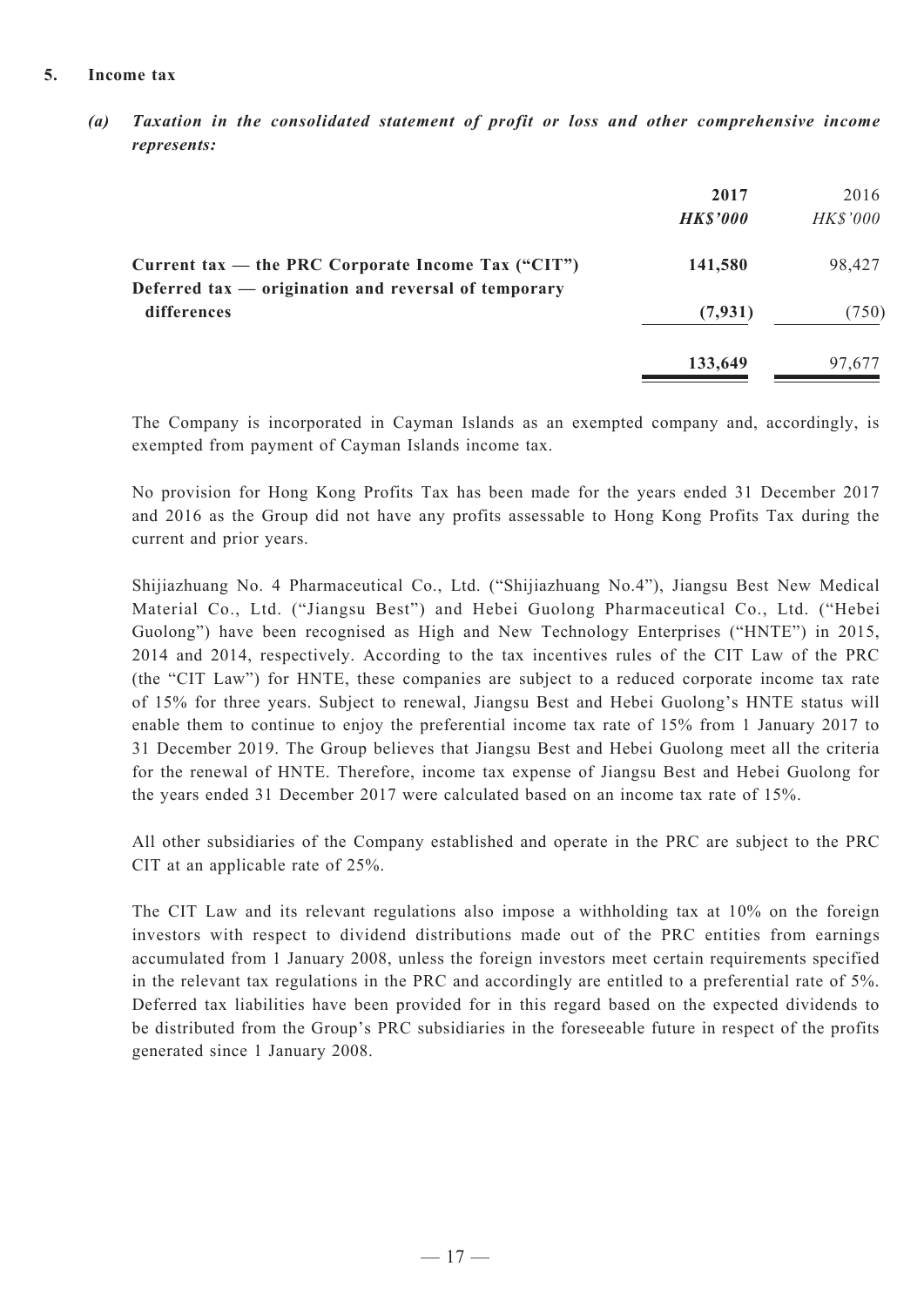#### *(b) Reconciliation between tax expense and accounting profit at applicable tax rates:*

|                                                                 | 2017<br><b>HK\$'000</b> | 2016<br><b>HK\$'000</b> |
|-----------------------------------------------------------------|-------------------------|-------------------------|
| Profit before taxation                                          | 797,375                 | 587,918                 |
| Notional tax on profit before taxation, calculated at the rates |                         |                         |
| applicable to profits in the countries concerned                | 124,258                 | 88,716                  |
| Effect of the PRC preferential tax rate                         | (2,906)                 | (1, 849)                |
| Effect of non-deductible expenses                               | 4,176                   | 6,679                   |
| Effect of unused tax losses not recognised                      | 2,071                   | 176                     |
| Withholding tax on profit distributions                         | 6,085                   | 3,559                   |
| Others                                                          | (35)                    | 396                     |
| Actual tax expense                                              | 133,649                 | 97,677                  |

#### **6. Earnings per share**

#### *(a) Basic earnings per share*

The calculation of basic earnings per share is based on the profit attributable to ordinary equity shareholders of the Company of HK\$664,719,000 (2016: HK\$489,535,000) and the weighted average of 2,844,066,000 ordinary shares (2016: 2,830,071,000 ordinary shares) in issue during the year, calculated as follows:

#### *Weighted average number of ordinary shares*

|                                                          | 2017<br>$\boldsymbol{\theta}$ | 2016<br>000' |
|----------------------------------------------------------|-------------------------------|--------------|
| Issued ordinary shares at 1 January                      | 2,839,915                     | 2,802,191    |
| Effect of purchase and cancellation of own shares        | (839)                         | (1,074)      |
| Effect of share options exercised                        | 4,990                         | 8,443        |
| Effect of shares issued upon acquisition of a subsidiary |                               | 20,511       |
| Weighted average number of ordinary shares at            |                               |              |
| 31 December                                              | 2,844,066                     | 2,830,071    |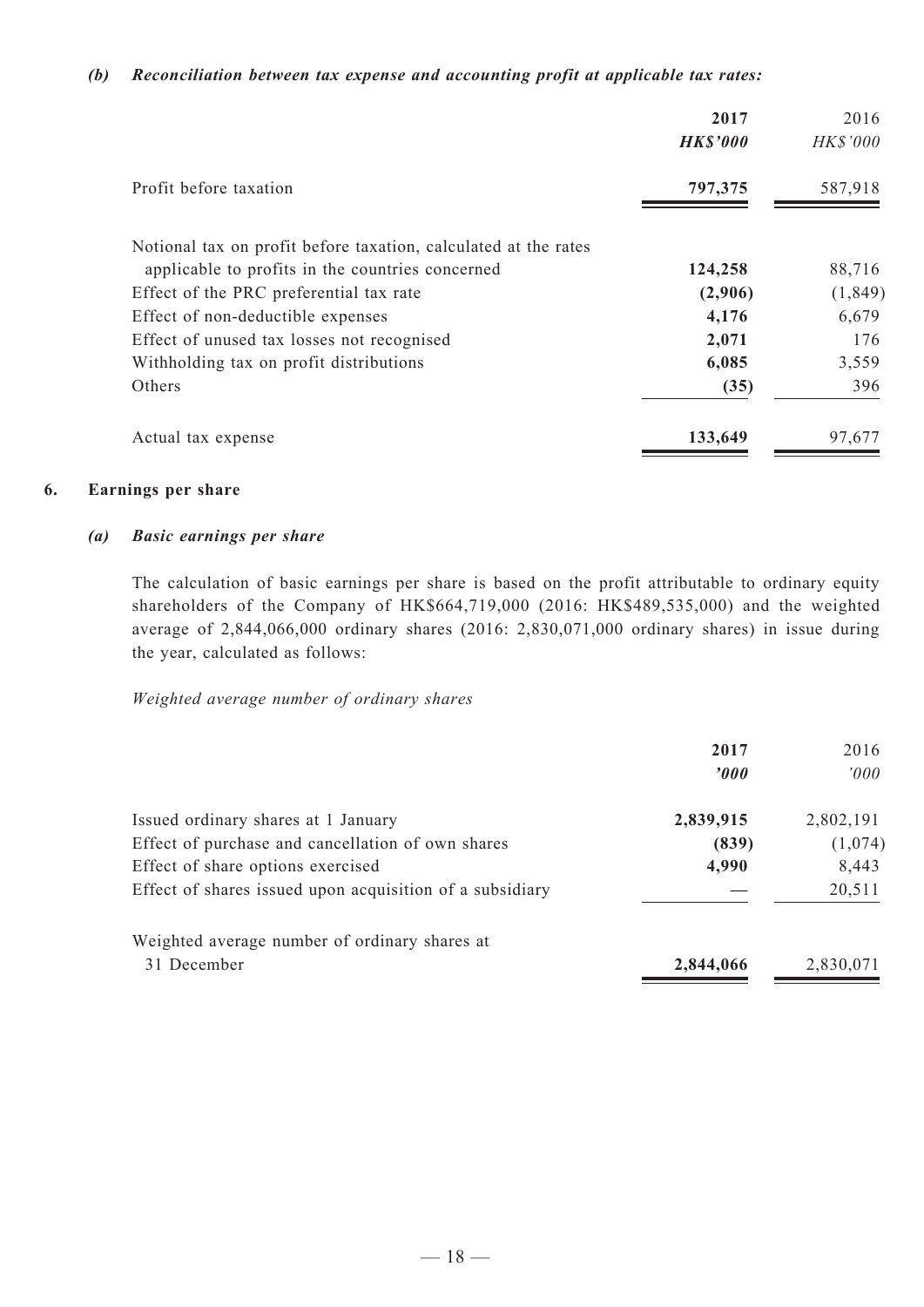### *(b) Diluted earnings per share*

The calculation of diluted earnings per share is based on the profit attributable to ordinary equity shareholders of the Company of HK\$664,719,000 (2016: HK\$489,535,000) and the weighted average of 2,912,733,000 ordinary shares (2016: 2,852,924,000 ordinary shares) after adjusting the effect of dilutive potential ordinary shares under the Company's share option scheme, calculated as follows:

#### *Weighted average number of ordinary shares (diluted)*

|                                                                             | 2017<br>$\boldsymbol{000}$ | 2016<br>000' |
|-----------------------------------------------------------------------------|----------------------------|--------------|
| Weighted average number of ordinary shares at                               |                            |              |
| 31 December (basic)                                                         | 2,844,066                  | 2,830,071    |
| Effect of deemed issue of shares under the Company's share<br>option scheme | 68,667                     | 22,853       |
| Weighted average number of ordinary shares at                               |                            |              |
| 31 December (diluted)                                                       | 2,912,733                  | 2,852,924    |
| 7.<br>Trade and bills receivables                                           |                            |              |
|                                                                             | 2017                       | 2016         |
|                                                                             | <b>HK\$'000</b>            | HK\$'000     |
| Trade receivables                                                           | 920,886                    | 676,076      |
| Bills receivable                                                            | 314,366                    | 185,701      |
|                                                                             | 1,235,252                  | 861,777      |
| Less: Allowance for doubtful debts                                          | (4, 567)                   | (4,390)      |
|                                                                             | 1,230,685                  | 857,387      |

All of the trade and bills receivables are expected to be recovered within one year.

#### *(a) Ageing analysis*

As of the end of the reporting period, the ageing analysis of trade and bills receivables, based on the invoice date is as follows:

|                 | 2017<br><b>HK\$'000</b> | 2016<br>HK\$'000 |
|-----------------|-------------------------|------------------|
| Within 3 months | 1,066,454               | 719,969          |
| 4 to 6 months   | 141,624                 | 109,746          |
| 7 to 12 months  | 26,263                  | 31,045           |
| 1 to 2 years    | 911                     | 1,017            |
|                 | 1,235,252               | 861,777          |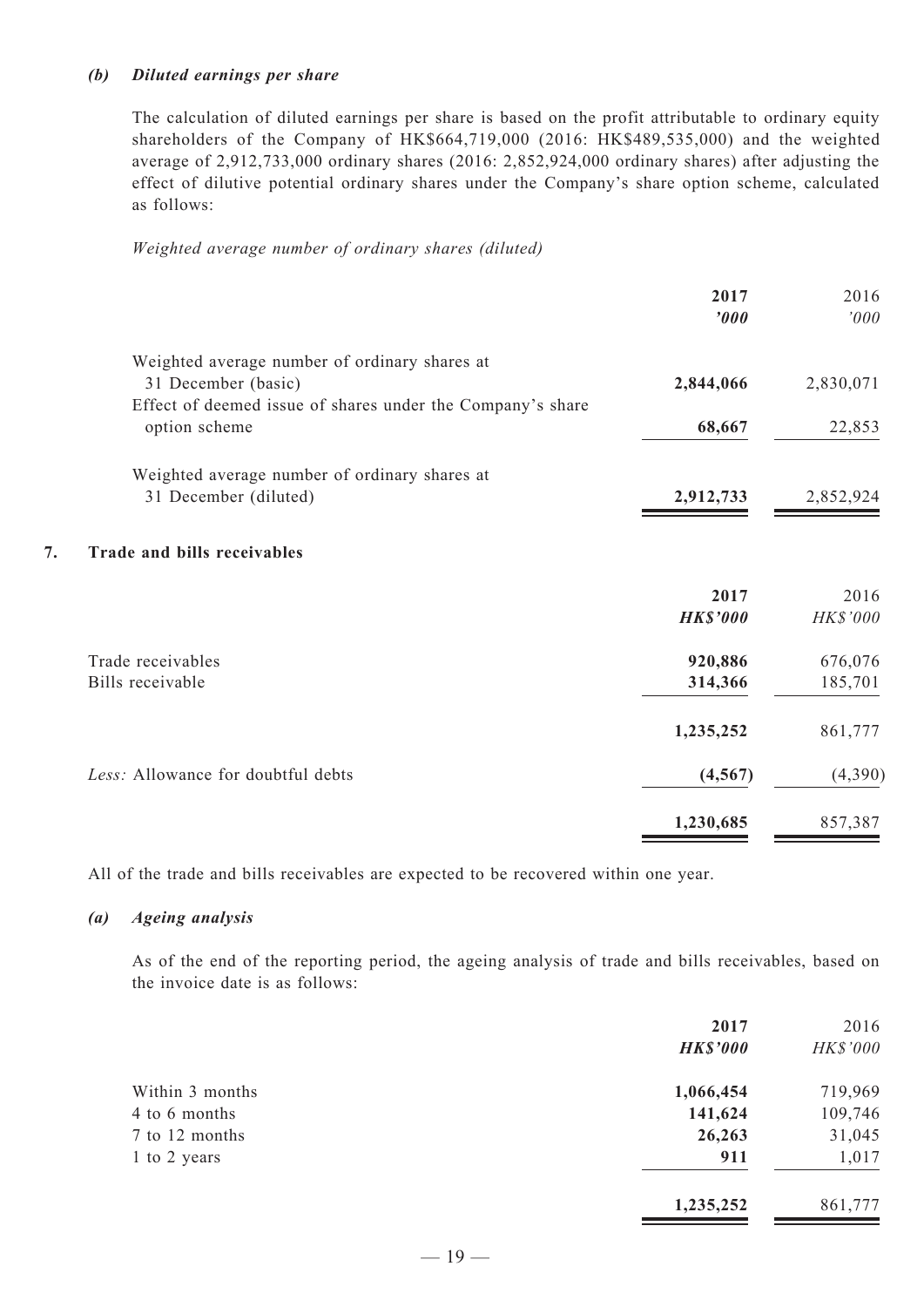### *(b) Impairment of trade and bills receivables*

Impairment losses in respect of trade and bills receivables are recorded using an allowance account unless the Group is satisfied that recovery of the amount is remote, in which case the impairment loss is written off against trade and bills receivables directly.

The movement in the allowance for doubtful debts during the year, including both specific and collective loss components, is as follows:

|                            | 2017            | 2016     |
|----------------------------|-----------------|----------|
|                            | <b>HK\$'000</b> | HK\$'000 |
| At 1 January               | 4,390           | 4,779    |
| Impairment losses reversed | (126)           | (107)    |
| Exchange adjustments       | 303             | (282)    |
| At 31 December             | 4,567           | 4,390    |

As at 31 December 2017, impaired trade receivables amounting to approximately HK\$4,567,000 (2016: HK\$4,390,000) were assessed for impairment and a provision of HK\$4,567,000 (2016: HK\$4,390,000) for impaired receivables was recorded, covering individually impaired receivables and groups of receivables subject to collective review. Those individually impaired receivables mainly relate to customers in unexpected difficult economic situations and items aged over one year.

### *(c) Trade and bills receivables that are not impaired*

The ageing analysis of trade and bills receivables that are neither individually nor collectively considered to be impaired are as follows:

|                                                            | 2017<br><b>HK\$'000</b> | 2016<br>HK\$'000  |
|------------------------------------------------------------|-------------------------|-------------------|
| Neither past due nor impaired                              | 1,066,454               | 719,969           |
| Less than 3 months past due<br>More than 3 months past due | 141,624<br>22,607       | 109,746<br>27,672 |
|                                                            | 164,231                 | 137,418           |
|                                                            | 1,230,685               | 857,387           |

Trade and bills receivables that were neither past due nor impaired relate to a wide range of customers for whom there was no recent history of default.

Trade and bills receivables that were past due but not impaired relate to a number of independent customers that have a good track record with the Group. Based on past experience, management believes that no impairment allowance is necessary in respect of these balances as there has not been a significant change in credit quality and the balances are still considered fully recoverable.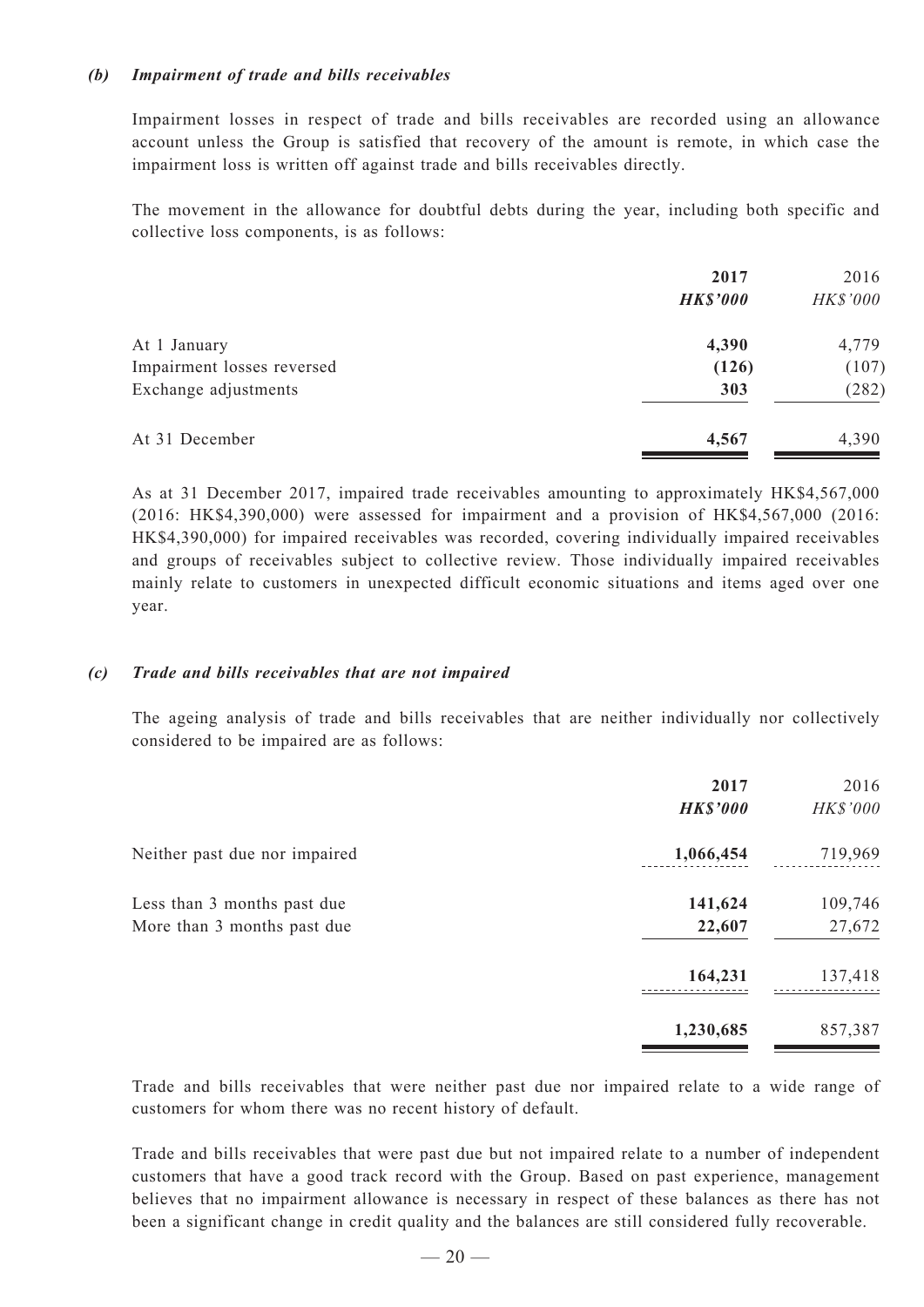### **8. Trade payables**

As of the end of the reporting period, the ageing analysis of trade payables, based on the invoice date, is as follows:

|                   | 2017            | 2016     |
|-------------------|-----------------|----------|
|                   | <b>HK\$'000</b> | HK\$'000 |
| Within 3 months   | 175,234         | 157,751  |
| 4 to 6 months     | 12,966          | 9,761    |
| 7 to 12 months    | 2,685           | 3,490    |
| 1 to 3 years      | 2,073           | 1,917    |
| More than 3 years | 631             | 827      |
|                   | 193,589         | 173,746  |

### **9. Dividends and share capital**

#### *(a)* **Dividends**

*(i) Dividends payable to equity shareholders of the Company attributable to the year:*

|                                                        | 2017            | 2016            |
|--------------------------------------------------------|-----------------|-----------------|
|                                                        | <b>HK\$'000</b> | <b>HK\$'000</b> |
| Interim dividend declared and paid of HK3.0 cents per  |                 |                 |
| share $(2016: HK2.5 \text{ cents per share})$          | 85,479          | 71,115          |
| Final dividend proposed after the end of the reporting |                 |                 |
| period of HK4.0 cents per share (2016: HK3.0 cents per |                 |                 |
| share)                                                 | 118,913         | 85,200          |
|                                                        | 204,392         | 156,315         |

The final dividend proposed after the end of the reporting period has not been recognised as a liability at the end of the reporting period.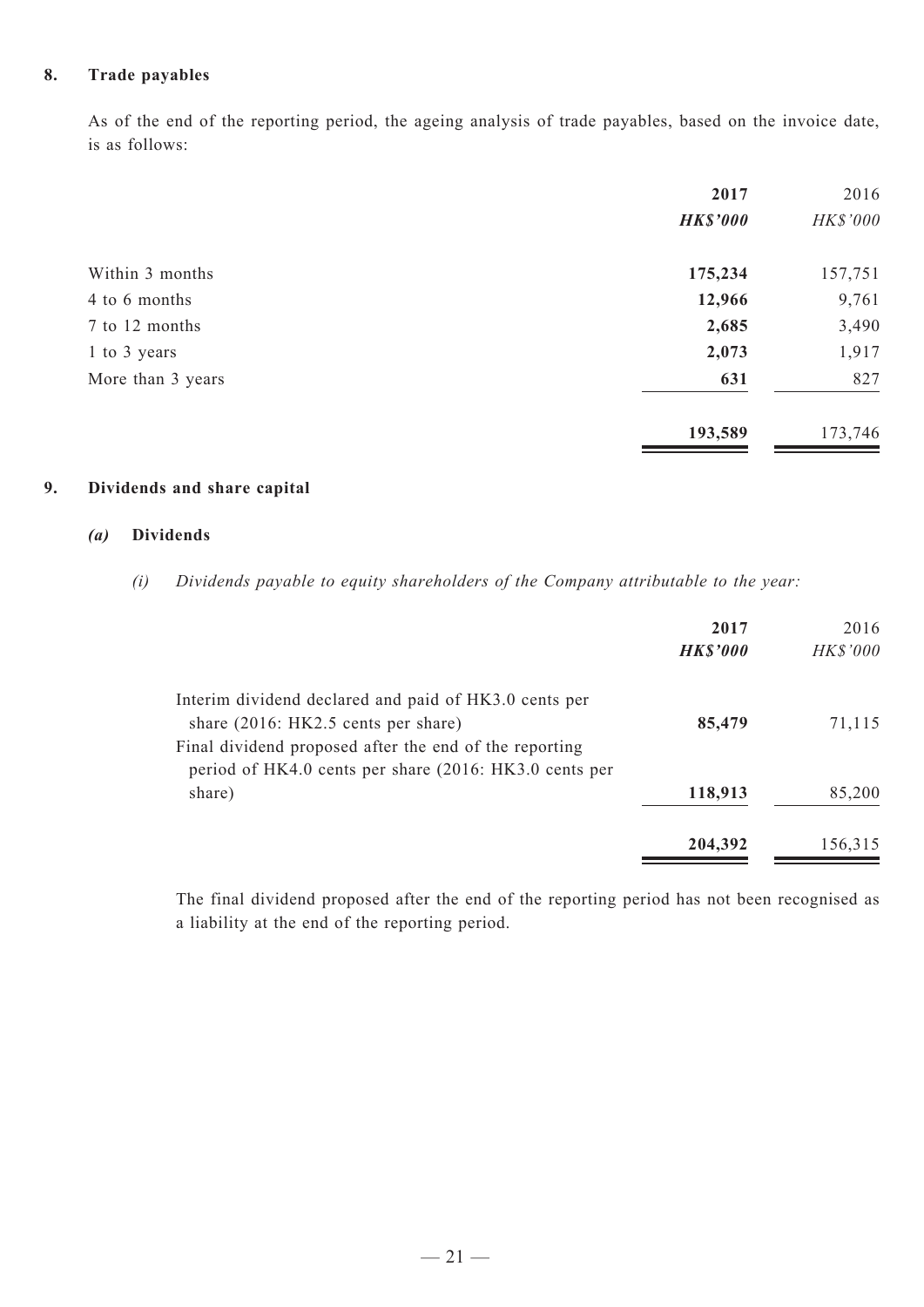*(ii) Dividends payable to equity shareholders of the Company attributable to previous financial year, approved and paid during the year:*

|     |     |                                                                                                                                                  |           |                 | 2017<br><b>HK\$'000</b> | 2016<br>HK\$'000 |
|-----|-----|--------------------------------------------------------------------------------------------------------------------------------------------------|-----------|-----------------|-------------------------|------------------|
|     |     | Final dividend in respect of the previous financial year,<br>approved and paid during the year, of HK3.0 cents per<br>share $(2016: \text{nil})$ |           |                 | 85,200                  |                  |
| (b) |     | <b>Share</b> capital                                                                                                                             |           |                 |                         |                  |
|     | (i) | Issued share capital                                                                                                                             |           |                 |                         |                  |
|     |     |                                                                                                                                                  | 2017      |                 |                         | 2016             |
|     |     |                                                                                                                                                  | No. of    |                 | No. of                  |                  |
|     |     |                                                                                                                                                  | shares    |                 | shares                  |                  |
|     |     |                                                                                                                                                  | '000      | <b>HK\$'000</b> | '000                    | HK\$'000         |
|     |     | Ordinary shares of HK\$0.02 each,<br>issued and fully paid:                                                                                      |           |                 |                         |                  |
|     |     | At 1 January                                                                                                                                     | 2,844,609 | 63,700          | 2,802,191               | 62,851           |

| At 1 January                                     | 2,844,609 | 63,700 | 2,802,191 | 62,851 |
|--------------------------------------------------|-----------|--------|-----------|--------|
| Purchase and cancellation of own                 |           |        |           |        |
| shares                                           | (7, 584)  | (152)  | (1,018)   | (20)   |
| Share issued under share option<br>scheme        | 34,632    | 693    | 15,000    | 300    |
| Share issued upon acquisition of a<br>subsidiary |           |        | 28,436    | 569    |
|                                                  | 2,871,657 | 64,241 | 2,844,609 | 63,700 |
|                                                  |           |        |           |        |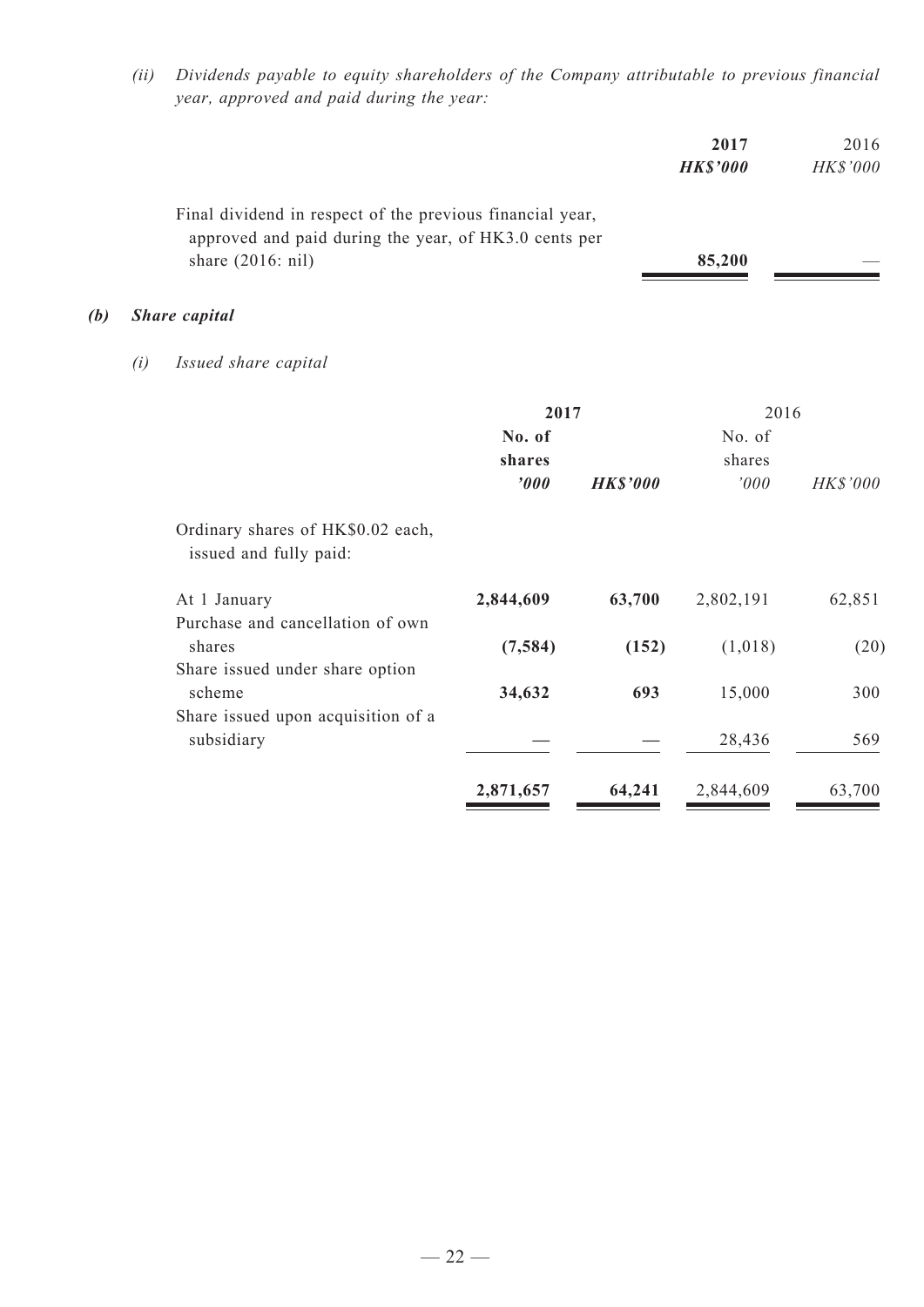# **MANAGEMENT DISCUSSION AND ANALYSIS**

### **BUSINESS REVIEW**

SSY Group Limited (the "Company") and its subsidiaries (together, the "Group") are principally engaged in the research, development, manufacturing and selling of a wide range of pharmaceutical products, which includes finished medicines of mainly intravenous infusion solution to hospitals and distributors, bulk pharmaceuticals and medical materials. The Group has manufacturing plants in Hebei Province and Jiangsu Province, the Province, the People's Republic of China ("Mainland China"), and sells to customers mainly in the Mainland China.

For the year ended 31 December 2017, the review on the Group's business performance and financial performance are contained in the Chairman's statement under section headed "BUSINESS REVIEW" and in this Management Discussion and Analysis under section headed "FINANCIAL PERFORMANCE REVIEW" respectively. The future development in the Group's business is discussed in the Chairman's statement under section headed "PROSPECT FOR DEVELOPMENT".

### **Financial performance review**

### **Revenue**

The Group's intravenous infusion solution products are mainly manufactured and sold by Shijiazhuang No. 4 Pharmaceutical Co., Ltd. ("Shijiazhuang No. 4 Pharma"), a wholly-owned subsidiary. There are different forms of packing in intravenous infusion solution products, including Non-PVC Soft Bag, Upright Soft Bag, PP Plastic Bottle and Glass Bottle. The Group's medical materials are mainly manufactured and sold by Jiangsu Best New Medical Material Co., Ltd. ("Jiangsu Best"), which was also a wholly-owned subsidiary in the Group.

As a result of the increases in sales volumes and average selling prices of intravenous infusion solutions, revenue of the Group for the year ended 31 December 2017 increased to HK\$3,076,369,000 (2016: HK\$2,361,250,000), representing a growth of 30.3% on a year-toyear basis. Among which, revenue from intravenous infusion solution products contributed HK\$2,784,435,000 (2016: HK\$2,063,144,000), representing a growth of 35% on a year-to-year basis. Among which, revenue from Non-PVC Soft Bag and Upright Soft Bag infusion solution were HK\$1,480,081,000 and HK\$393,588,000 respectively, totalling HK\$1,873,669,000, representing 67.3% of the total revenue from intravenous infusion solution and an increase of 40.1% as compared with last year; revenue from PP Plastic Bottle infusion solution was HK\$589,999,000, representing 21.2% of the total revenue from intravenous infusion solution and an increase of 17.8% as compared with last year; revenue from Glass Bottle infusion solution was HK\$320,767,000, representing 11.5% of the total revenue from intravenous infusion solution and an increase of 42.7% as compared with last year.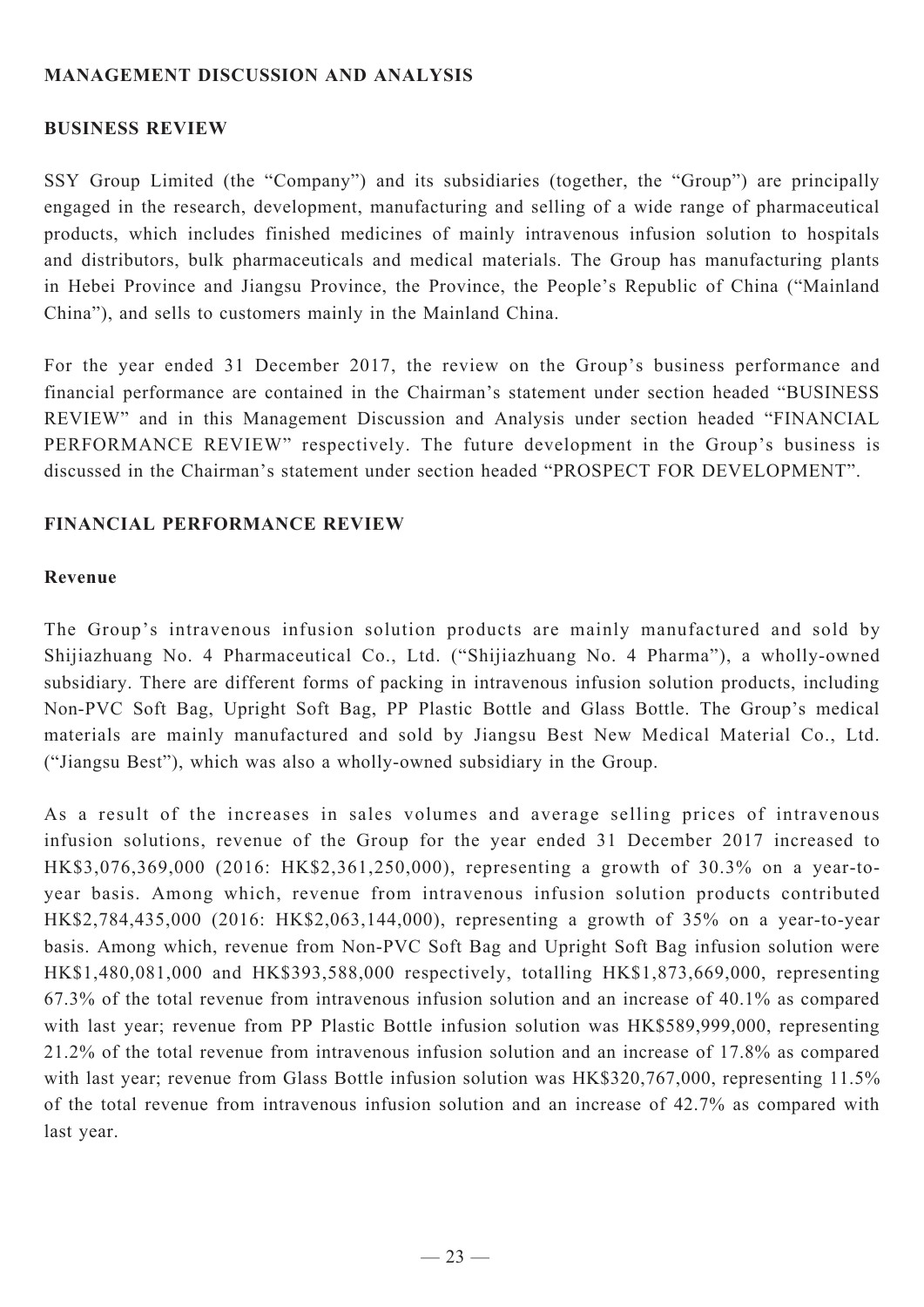With the increasing demand in the high quality intravenous infusion solution products in the PRC, the Group will keep focusing its production in the Non-PVC Soft Bag and Upright Soft Bag infusion solution.

Revenue from medical materials products contributed HK\$132,809,000 (2016: HK\$142,194,000) to the Group, representing a decrease of 6.6% as compared with last year mainly due to a greater devotion of Jiangsu Best's medical materials to the Group's finished products, leading to a drop in external sales of medical materials.

## **Cost of Sales**

The Group's cost of sales increased by 11% from HK\$1,143,808,000 for the year ended 31 December 2016 to HK\$1,269,181,000 for the year ended 31 December 2017. The cost of direct materials, direct labour and other costs represented approximately 55.6%, 15.7% and 28.7% of the total cost of sales respectively for the year ended 31 December 2017 while their comparative percentages for 2016 were 53.7%, 15.7% and 30.6% respectively.

# **Gross Profit Margin**

For the year ended 31 December 2017, the Group recorded a total gross profit of HK\$1,807,188,000 (2016: HK\$1,217,442,000). Overall gross profit margin increased by 7.1 percentage point to 58.7% from that of last year 51.6%. The increase of gross profit margin was mainly due to a better product mix from products with higher profit margins and the Group's continuous cost control measures.

### **Other Net Income**

For the year ended 31 December 2017, the Group's other net income amounted to approximately HK\$6,397,000 (2016: HK\$64,679,000) which mainly represented government grants.

# **Selling and Distribution Costs**

For the year ended 31 December 2017, selling and distribution costs amounted to approximately HK\$656,089,000 (2016: HK\$373,160,000), which mainly consisted of transportation cost of approximately HK\$369,443,000 (2016: HK\$241,456,000), advertising and market research expenses of approximately HK\$159,318,000 (2016: HK\$32,882,000), staff expenses for sales and marketing staff of approximately HK\$51,292,000 (2016: HK\$42,724,000) as well as travelling and other disbursements of approximately HK\$55,288,000 (2016: HK\$38,186,000).

The increase of 75.8% in selling and marketing costs in 2017 as compared with that of 2016 was mainly driven by the growth in the Group's sales volume, which led to increases in transportation cost, advertising and market research expenses due to an expanded sales coverage as well as staff and travelling expenses due to increased number of sales and marketing staff.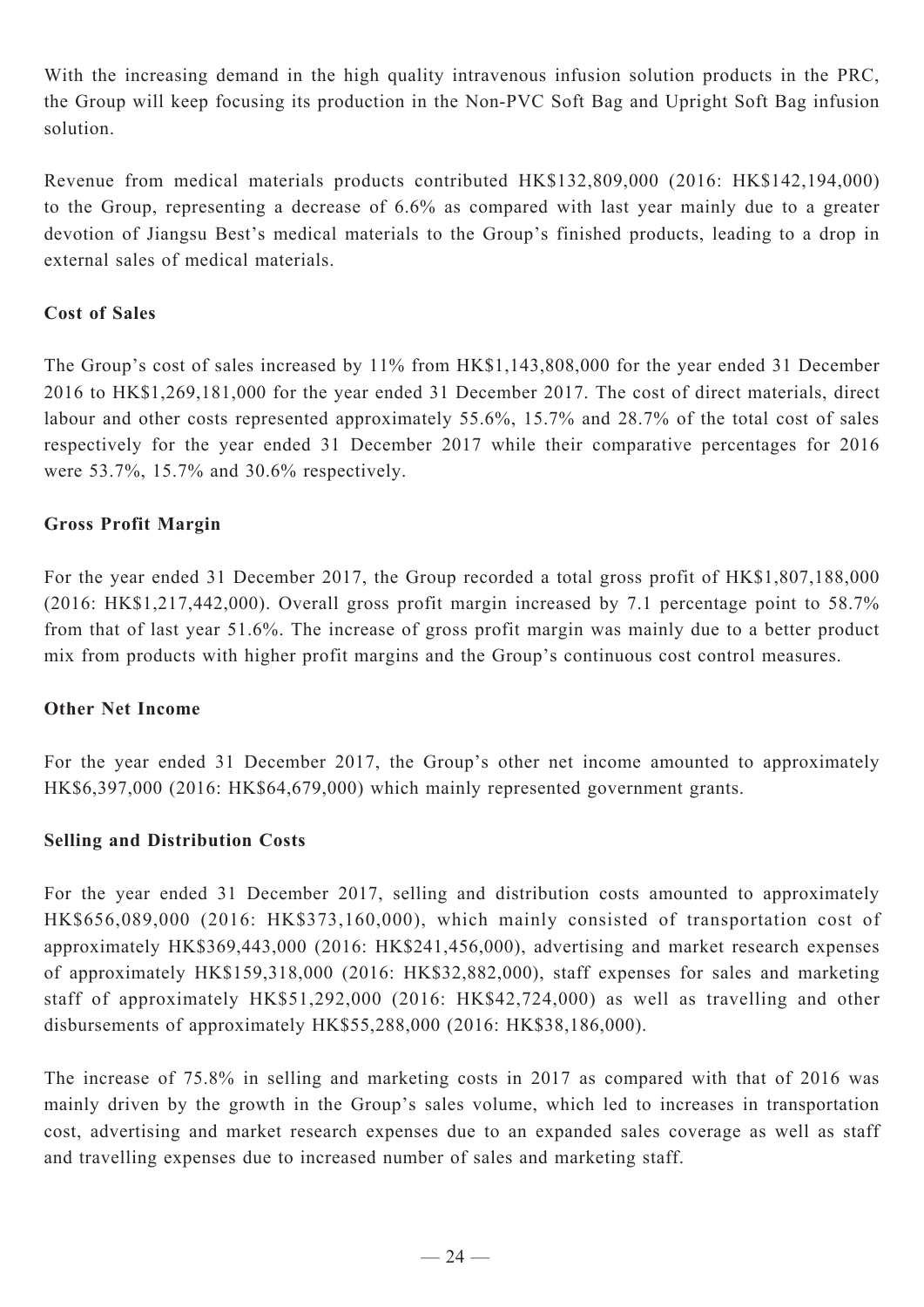# **General and Administrative Expenses**

General and administrative expenses amounted to HK\$306,195,000 (2016: HK\$268,438,000) for the year ended 31 December 2017 which mainly comprised staff expenses for administrative staff of approximately HK\$119,597,000 (2016: HK\$88,117,000) as well as depreciation and amortisation expenses of approximately HK\$74,347,000 (2016: HK\$65,438,000).

The increase of 14.1% in general and administrative expenses in 2017 as compared to that of 2016 was due to the Group's overall expansion in operations offset by the absence of expense for grant of options during 2017, whereas there was a one-off expense of approximately HK\$26,686,000 incurred in 2016.

# **Profit from Operations**

The Group's profit from operations in 2017 amounted to HK\$851,301,000, representing an increase of 32.9% as compared to HK\$640,523,000 in 2016, with operating profit margin (defined as operating profit divided by total revenue) increased to 27.7% (2016: 27.1%). The increase in operating profit margin by 0.6 percentage point was mainly attributable to a better product mix from products with higher profit margins.

### **Finance Costs**

The Group's finance costs in 2017 amounted to HK\$57,356,000 (2016: HK\$54,118,000), which are mainly related to bank borrowings. The increase in finance costs by 6% was mainly due to an increase in average bank loan balance as compared to that of last year.

# **Income Tax Expense**

The Group believes that Shijiazhuang No. 4 Pharma, Jiangsu Best and Hebei Guolong Pharmaceutical Co., Ltd. are qualified as the High and New Technology Enterprise and thus subject to a 15% preferential income tax in Mainland China for both 2017 and 2016. For the year ended 31 December 2017, the income tax expense increased by 36.8% to HK\$133,649,000 (2016: HK\$97,677,000) mainly due to a higher profits before taxation as compared to last year.

# **Profit Attributable to Equity Shareholders**

Profit attributable to equity shareholders of the Company in 2017 increased by 35.8% to HK\$664,719,000 (2016: HK\$489,535,000) with a net profit margin (defined as profit attributable to equity shareholders of the Company divided by total revenue) increased to 21.6% (2016: 20.7%).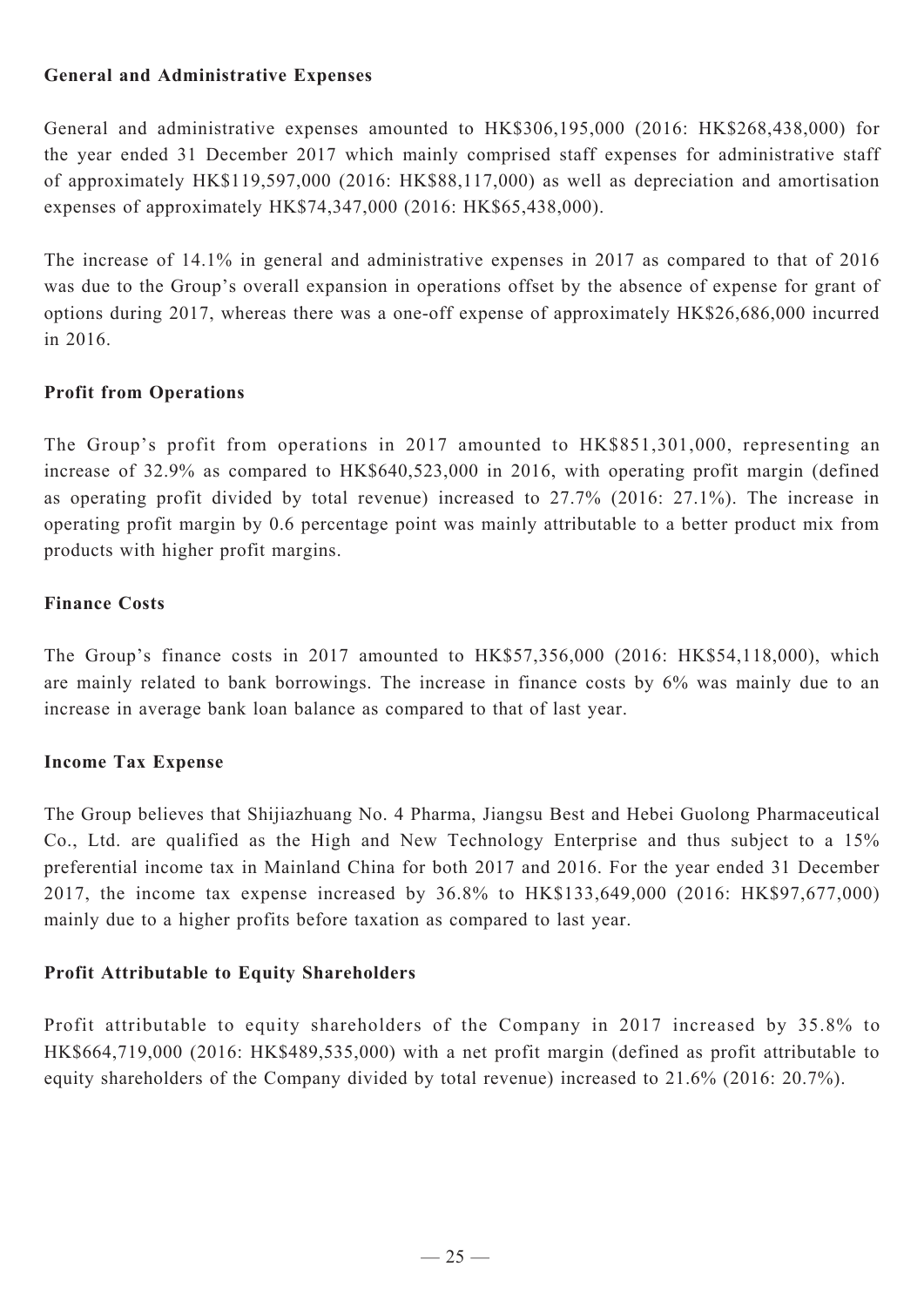# **LIQUIDITY, FINANCIAL RESOURCES and capital structure**

The Group primarily finances its working capital and other capital requirements by net cash generated from operating activities and resorts to external financing including both long-term and short-term bank borrowings from time to time in case the projected operating cash flow is insufficient to meet the capital requirements.

As at 31 December 2017, the cash and cash equivalents aggregated to HK\$687,319,000 (2016: HK\$447,036,000), comprising HK\$593,520,000 (2016: HK\$415,119,000) of cash and cash equivalents denominated in RMB, HK\$47,034,000 (2016: HK\$17,245,000) in Hong Kong dollars and HK\$46,765,000 (2016: HK\$14,672,000) in other currencies.

The carrying amounts of the borrowings amounting to HK\$1,748,709,000 (2016: HK\$1,567,863,000) as at 31 December 2017, comprising HK\$846,946,000 (2016: HK\$758,690,000) of borrowings denominated in RMB and HK\$901,763,000 (2016: HK\$809,173,000) in Hong Kong dollars.

Gearing ratio (defined as bank borrowings less cash and cash equivalents divided by total capital less non-controlling interests) decreased from 29.5% as at 31 December 2016 to 23.4% as at 31 December 2017 mainly due to increase in the Group's net asset value as at 31 December 2017 as compared to 31 December 2016.

Current ratio (defined as current assets divided by current liabilities) increased from 1.53 as at 31 December 2016 to 1.67 as at 31 December 2017.

# **EMPLOYEES AND REMUNERATION POLICY**

As at 31 December 2017, the Group had approximately 3,700 employees (2016: 3,500 employees), most of whom were based in the PRC. The number of workers employed by the Group varies from time to time depending on its needs. The remuneration policy of employees other than executive Directors and senior management is based on industry practice and is periodically reviewed by executive Directors or senior management. Apart from social insurance and in-house training programmes, discretionary bonuses and share options may be awarded to employees according to the assessment of individual performance.

The remuneration policy of executive Directors and senior management are reviewed and recommended for the Board's approval by the Remuneration Committee. The remuneration package is reviewed with reference to the Board's corporate goals and objectives, prevailing market practice, duties and responsibilities of the individual executive Director or senior management and his/her contribution to the Group.

The total remuneration cost incurred by the Group for year ended 31 December 2017 was approximately HK\$370,632,000 (2016: HK\$337,465,000).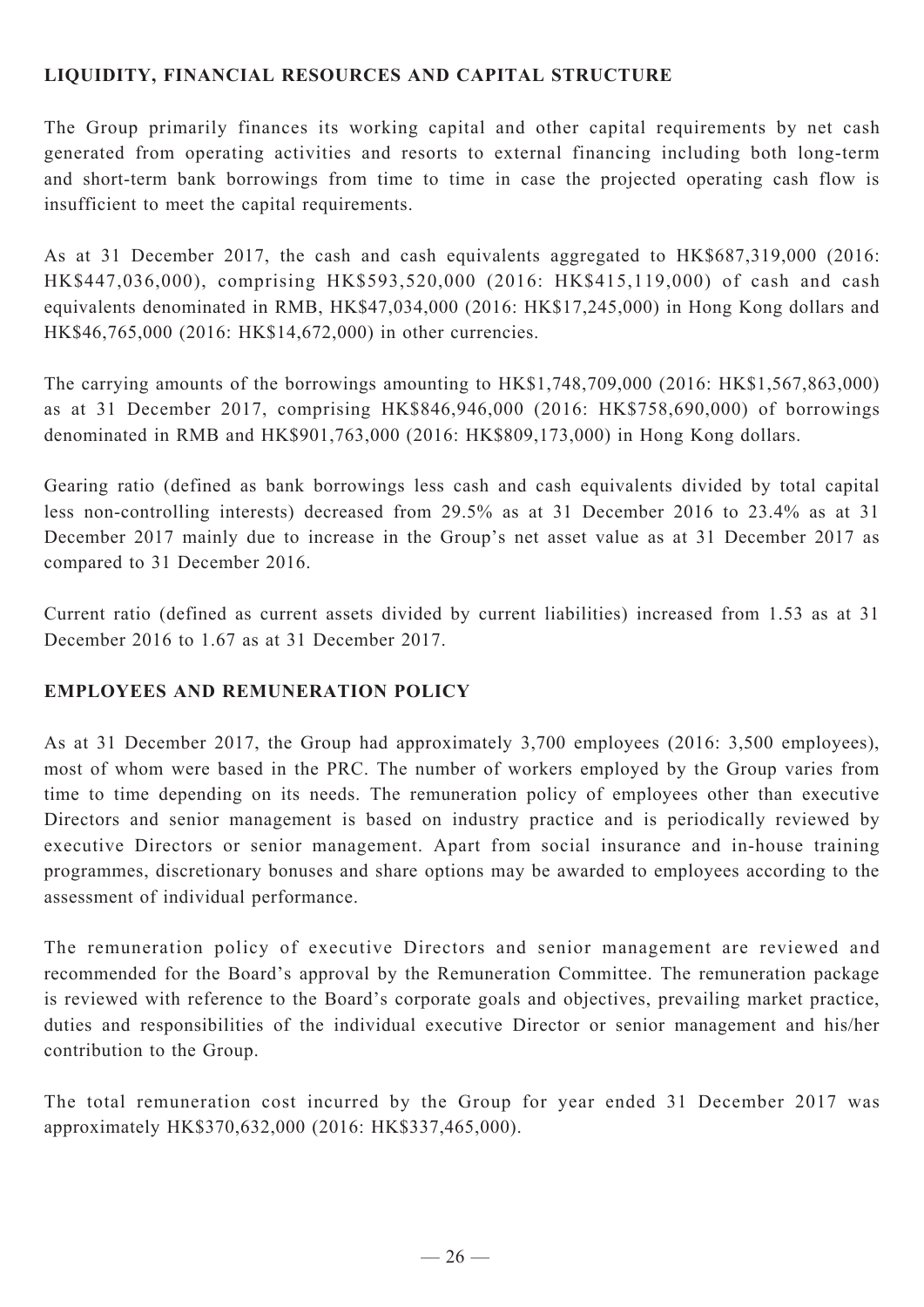### **Charge on ASSETS**

As at 31 December 2017, the Group's land use right with carrying amount of HK\$20,013,000 (2016: HK\$19,241,000) and the Group's property, plant and equipment with carrying amount of HK\$23,344,000 (2016: HK\$28,979,000) were pledged as collateral for the Group's borrowings.

# **CONTINGENT LIABILITIES**

As at 31 December 2017, the Group did not have any significant contingent liabilities.

### **FOREIGN EXCHANGE RISK**

Majority of the Group's businesses are operated in the PRC and are denominated in RMB. Except for the foreign currency translation risk arising from the translation into Hong Kong dollars for the financial statements of subsidiaries with the functional currencies of RMB, the Group does not expect any materially adverse effects of the exchange rate fluctuation. Hence, no financial instrument for hedging was employed. Nevertheless, the Group is closely monitoring the financial market and would consider appropriate measures if required.

As at 2017 and 2016, the exchange rates of converting HK\$ into RMB (as calculated in HK\$) were:

| 1 January $2016$ | 0.83778 |
|------------------|---------|
| 31 December 2016 | 0.89451 |
| 31 December 2017 | 0.83591 |

### **PURCHASE, SALE OR REDEMPTION OF SECURITIES**

Save for the purchase of 2,890,000 shares which details are set out in the next paragraph, neither the Company nor any of its subsidiaries has purchased or sold any of the Company's listed securities for the year ended 31 December 2017.

During the year ended 31 December 2017, the Company acquired an aggregate of 2,890,000 ordinary shares through purchases on The Stock Exchange of Hong Kong Limited (the "Stock Exchange") at an aggregate consideration of HK\$9,865,000 which details are set out below. All of the 2,890,000 shares were subsequently cancelled on 12 October 2017.

| <b>Total</b><br>number of<br>the ordinary<br>shares<br>purchased | <b>Highest</b><br>price paid<br>per share<br>$(HK\$ | Lowest<br>price paid<br>$(HK\$ | Aggregate<br>per share consideration<br>$(HK\$ |
|------------------------------------------------------------------|-----------------------------------------------------|--------------------------------|------------------------------------------------|
| 1,000,000                                                        | 3.41                                                | 3.34                           | 3,394,000                                      |
| 1,000,000                                                        | 3.42                                                | 3.40                           | 3,424,000                                      |
| 790,000                                                          | 3.43                                                | 3.39                           | 2,699,000                                      |
| 100,000                                                          | 3.47                                                | 3.47                           | 348,000                                        |
| 2,890,000                                                        |                                                     |                                | 9,865,000                                      |
|                                                                  |                                                     |                                |                                                |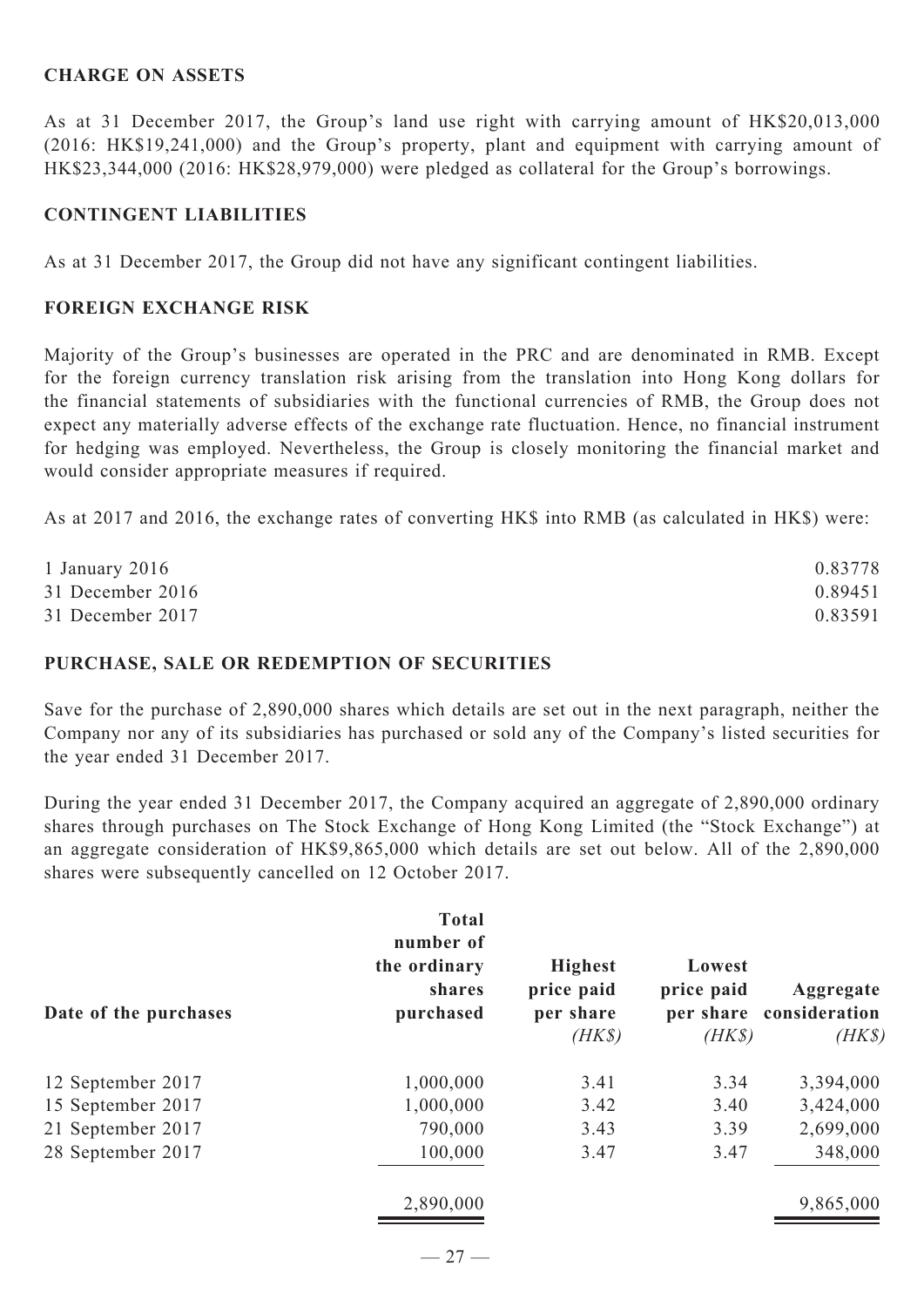### **SHARE OPTION SCHEME**

As approved by an ordinary resolution passed by the shareholders at the Extraordinary General Meeting held on 20 September 2012, the Board had terminated the old share option scheme adopted on 16 October 2005 and adopted the existing share option scheme ("Share Option Scheme").

Share Option Scheme is valid and remains in force for a period of 10 years from 20 September 2012 (the "Scheme Period") unless terminated earlier by shareholders in general meeting. The purpose of Share Option Scheme is to enable the Board to grant share options to the Eligible Person as defined in Share Option Scheme including, among others, the directors, employee or proposed employee, consultants or advisers of or to the Company or its subsidiaries or any entity in which the Group holds an equity interest, as incentives or rewards for their contribution or potential contribution to the development and growth of the Group. The provisions of Share Option Scheme comply with the requirements of Chapter 17 of the Rules Governing the Listing of Securities on the Stock Exchange (the "Listing Rules").

Pursuant to Share Option Scheme, the offer for grant of options ("Offer") must be accepted within 30 days inclusive of the day on which such offer was made, with a payment of HK\$1.00 as consideration for the grant. The exercise price of the share option is to be determined by the Board provided always that it shall be at least the higher of (i) the closing price of the shares as stated in the daily quotations sheet issued by the Stock Exchange for the date of offer of grant, which must be a business day; and (ii) the average closing price of the shares as stated in the daily quotations sheets issued by the Stock Exchange for the five business days immediately preceding the date of offer of grant provided that the option price per share shall in no event be less than the nominal amount of one share. The share options are exercisable at any time during a period as the Board may determine in granting the share options but in any event shall not exceed 10 years from the date of Offer, subject to the terms and conditions of Share Option Scheme and any conditions of grant as may be stipulated by the Board.

The aggregate number of shares which may be issued upon exercise of all outstanding options granted and yet to be exercised under Share Option Scheme and any other schemes shall not exceed 30% of the issued share capital of the Company from time to time. The maximum number of shares issuable upon exercise of all options to be granted Share Option Scheme and any other schemes as from the commencement of the Scheme Period must not, in aggregate, exceed 10% of the shares in issue as at 20 September 2012 (the "Scheme Mandate Limit"). The Scheme Mandate Limit may be refreshed at any time by obtaining approval of the shareholders in general meeting provided that the new limit under the refreshed Scheme Mandate Limit must not exceed 10% of the issued share capital of the Company at the date of the shareholders' approval. The maximum number of shares issued and to be issued upon exercise of the options granted under Share Option Scheme and any other schemes to any of the Eligible Person (including cancelled, exercised and outstanding options) in any 12-month period up to the date of grant shall not exceed 1% of issued share capital of the Company unless shareholders' approval is obtained under the terms of Share Option Scheme.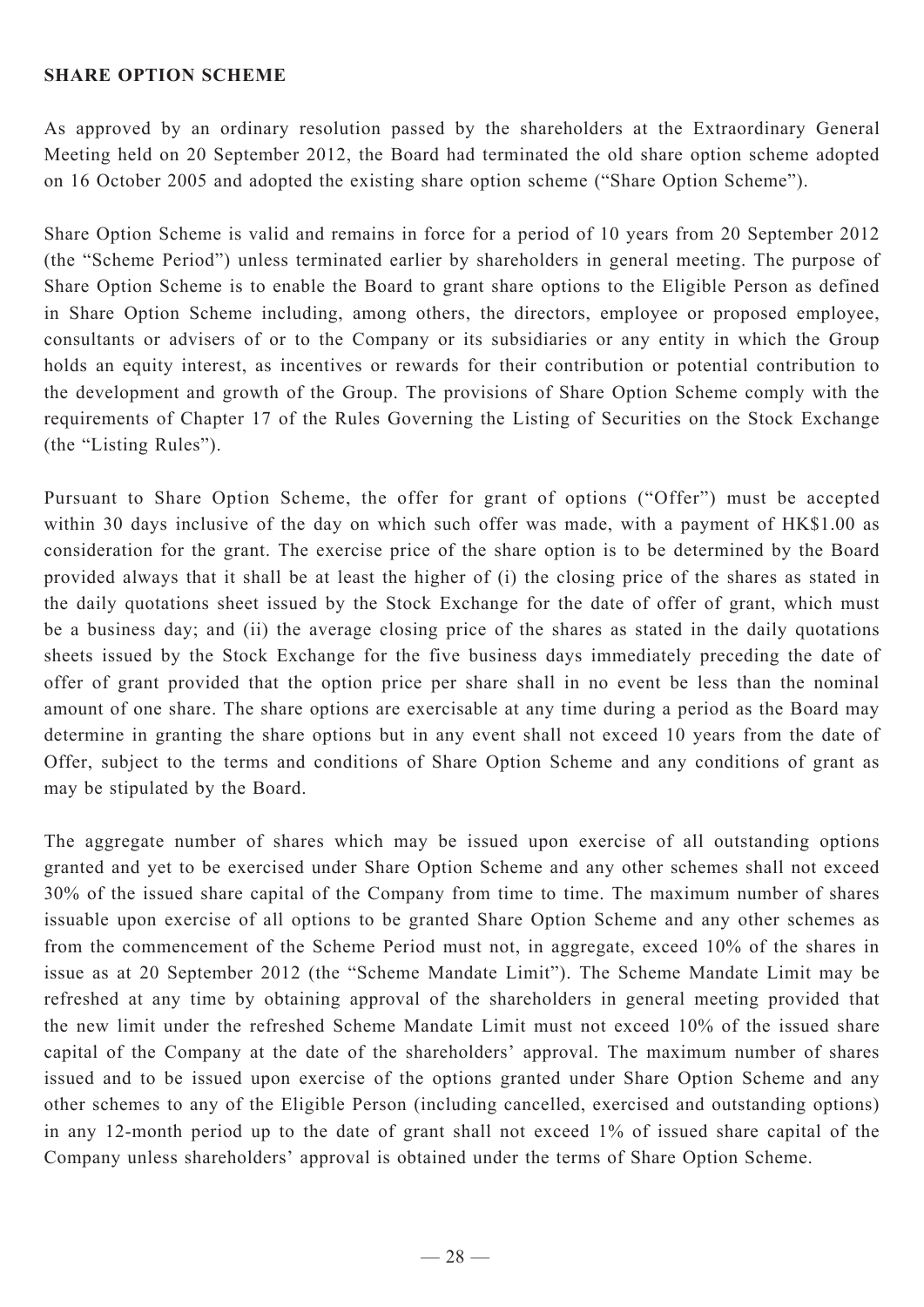On 19 October 2015, the Company granted a total of 122,000,000 share options to two executive directors of the Company and other management staff of the Group under Share Option Scheme, representing about 4.33% of the issued share capital as at the date immediately before share options were granted. The exercise price was HK\$1.98. The exercisable period was from 19 October 2015 to 18 October 2018. During the year ended 31 December 2017, a total of 34,632,000 (2016: 15,000,000) share options were exercised by three (2016: one) of management staff of the Group who was not a Director of the Company. As a result, a total of 34,632,000 (2016: 15,000,000) ordinary shares of the Company was issued during the year.

On 15 April 2016, the Company granted 122,000,000 share options to Mr. Qu Jiguang, the Chairman and the CEO of the Company, under Share Option Scheme, representing about 4.31% of the issued share capital as at the date immediately before share options were granted. The exercise price was HK\$2.58. The exercisable period was from 15 April 2016 to 14 April 2021. Such grant of share options was approved by the independent shareholders at the annual general meeting held on 27 May 2016. No share option was exercised by Mr. Qu Jiguang during the year ended 31 December 2017 and 2016.

The refreshment of Scheme Mandate Limit was approved at the annual general meeting held on 27 May 2016. Upon such approval, the Directors were authorised to grant share options to subscribe up to 10% of the issued share capital as at the date of such approval. Pursuant to the Listing Rules and the Share Option Scheme, share options previously granted under the Share Option Scheme (including those outstanding, cancelled, lapsed in accordance with the Share Option Scheme or exercised share options) will not be counted for purpose of calculating the Scheme Mandate Limit as refreshed. The limit on the number of shares which may be issued upon exercise of all outstanding share options granted and yet to be exercised under the Share Option Scheme and any other schemes of the Company must not exceed 30% of the shares in issue from time to time. No share options may be granted under the Share Option Scheme and any other schemes of the Company if this will result in the limit being exceeded.

The movement of total number of share options outstanding is shown as follows:

|                                                    | 2017           | 2016         |
|----------------------------------------------------|----------------|--------------|
| Outstanding at the beginning of the year           | 229,000,000    | 122,000,000  |
| Granted during the year                            |                | 122,000,000  |
| Exercised during the year                          | (34, 632, 000) | (15,000,000) |
| Lapsed during the year                             |                |              |
| Outstanding and exercisable at the end of the year | 194,368,000    | 229,000,000  |

As at 31 December 2017, the share options granted under Share Option Scheme and remained outstanding had an weighted average exercise price of approximately HK\$2.36 (2016: HK\$2.30) and a remaining contractual life of approximately 2.36 years (2016: 3.13 years).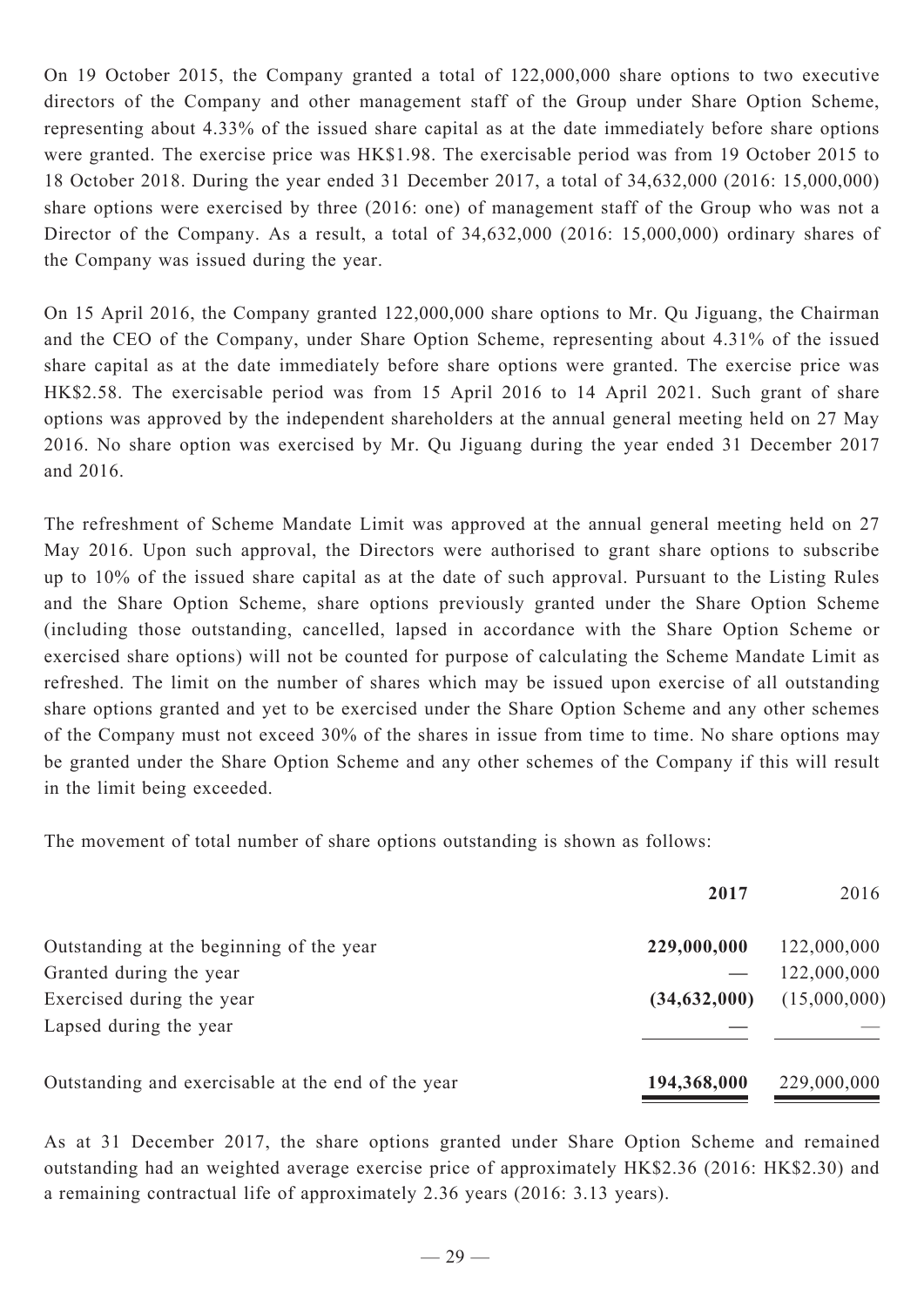Subsequent to the year ended 2017 and up to the date of this announcement, a total of 101,168,000 share options were exercised by certain directors of the Company and one management staff of the Group. Please refer to the share options movements below for details of exercise of these share options.

The details of share options movements during the year months ended 31 December 2017 are shown as follows:

### **(i) Directors of the Company**

| <b>Name of Director</b> | Date of grant per share | Exercise price Exercisable | period                         | Number of share options         |                               |                                        |                                         |
|-------------------------|-------------------------|----------------------------|--------------------------------|---------------------------------|-------------------------------|----------------------------------------|-----------------------------------------|
|                         |                         |                            |                                | Outstanding<br>at 1 Jan<br>2017 | Granted<br>during<br>the year | <b>Exercised</b><br>during<br>the year | Outstanding<br>at 31 Dec<br>2017 (Note) |
| Mr. Qu Jiguang          | 15 Apr 2016             | HK\$2.58                   | 15 Apr $2016 -$<br>14 Apr 2021 | 122,000,000                     |                               |                                        | 122,000,000                             |
| Mr. Wang Xianjun        | 19 Oct 2015             | <b>HK\$1.98</b>            | 19 Oct 2015 -<br>18 Oct 2018   | 24,416,000                      |                               |                                        | 24,416,000                              |
| Mr. Su Xuejun           | 19 Oct 2015             | <b>HK\$1.98</b>            | 19 Oct $2015 -$<br>18 Oct 2018 | 24,416,000                      |                               |                                        | 24,416,000                              |
|                         |                         |                            |                                | 170,832,000                     |                               |                                        | 170,832,000                             |

### **(ii) Employees (other than directors of the Company)**

|               | Exercise price Exercisable<br>per share | period                         | Number of share options         |                               |                                        |                                         |
|---------------|-----------------------------------------|--------------------------------|---------------------------------|-------------------------------|----------------------------------------|-----------------------------------------|
| Date of grant |                                         |                                | Outstanding<br>at 1 Jan<br>2017 | Granted<br>during<br>the year | <b>Exercised</b><br>during<br>the year | Outstanding<br>at 31 Dec<br>2017 (Note) |
| 19 Oct 2015   | <b>HK\$1.98</b>                         | 19 Oct $2015 -$<br>18 Oct 2018 | 58,168,000                      |                               | (34, 632, 000)                         | 23,536,000                              |
|               |                                         |                                | 58,168,000                      |                               | (34,632,000)                           | 23,536,000                              |

Assuming that all share options outstanding as at 31 December 2017 are exercised, the Company will receive proceeds of approximately HK\$458,049,000 (Note).

*Note:*

Subsequent to the year ended 2017 and up to the date of this announcement, 30,000,000 share options, 24,416,000 share options, 24,416,000 share options and 22,336,000 shares options were exercised by Mr. Qu Jiguang, Mr. Wang Xianjun, Mr. Su Xuejun and an employee who is not a director of the Company respectively. As a result, the Company had received proceeds of approximately HK\$218,313,000 on 24 January 2018 and as at the date of this announcement, the number of share options outstanding are 92,000,000 and 1,200,000 for directors of the Company and employees (other than directors of the Company) respectively. Assuming that all share options outstanding as at the date of this announcement are exercised, the Company will further receive proceeds of approximately HK\$239,736,000.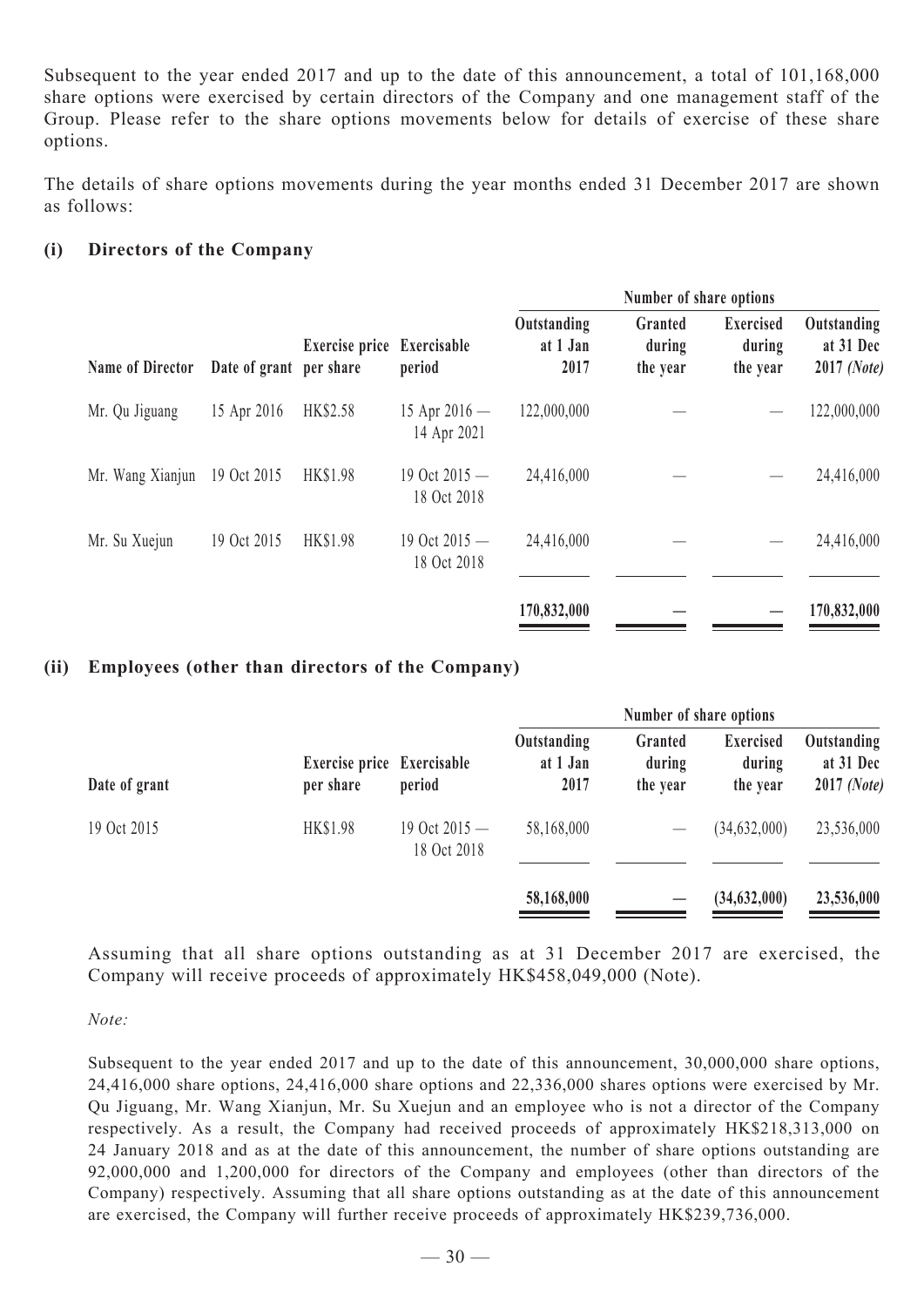# **SUFFICIENCY OF PUBLIC FLOAT**

Based on the information that is publicly available to the Company and within the knowledge of the Directors, it is confirmed that a sufficient public float of more than 25% of the issued capital of the Company has been maintained as at the latest practicable date, being 27 March 2018, and at all times during the year ended 31 December 2017.

### **Model Code for Securities Transactions by Directors**

The Company has adopted the Model Code for Securities Transactions by Directors of Listed Issuers as set out in Appendix 10 to the Listing Rules (the "Model Code"). Having made specific enquiry with all Directors, the Directors confirmed that they had complied with the required standard set out in the Model Code during the year ended 31 December 2017.

### **Corporate Governance Practices**

The Board is committed to maintaining a high standard of corporate governance. The Board believes that good corporate governance practices are essential for the growth of the Group and for safeguarding and maximizing shareholders' interests.

The Company has adopted the Corporate Governance Code (the "CG Code") contained in Appendix 14 of the Rules Governing the Listing of Securities on the Stock Exchange of Hong Kong Limited (the "Listing Rules"). During the year, the Company has complied with all applicable provisions of CG Code with deviation from code provision A.2.1 which stipulates that the roles of chairman and chief executive officer should be separate and should not be performed by the same individual.

The Board appointed Mr. Qu Jiguang as the Chairman, who was responsible for the leadership and effective running of the Board. Mr. Qu Jiguang has also assumed the role as the chief executive officer of the Company, who was delegated with the responsibilities to lead the management implementing the business strategies of the Group. The Company believes that vesting both roles in Mr. Qu Jiguang will allow for more effective planning and execution of business strategies. As all major decisions are made in consultation with members of the Board, the Company believes that there is adequate balance of power and authority in place.

### **AUDIT COMMITTEE**

The audit committee of the Company has reviewed the Group's annual results for the year ended 31 December 2017 in conjunction with the Group's external auditors.

The financial figures in respect of Group's consolidated statement of financial position, consolidated statement of profit or loss and other comprehensive income and the related notes thereto for the year ended 31 December 2017 as set out in the preliminary announcement have been compared by the Group's auditor, KPMG, Certified Public Accountants, to the amounts set out in the Group's audited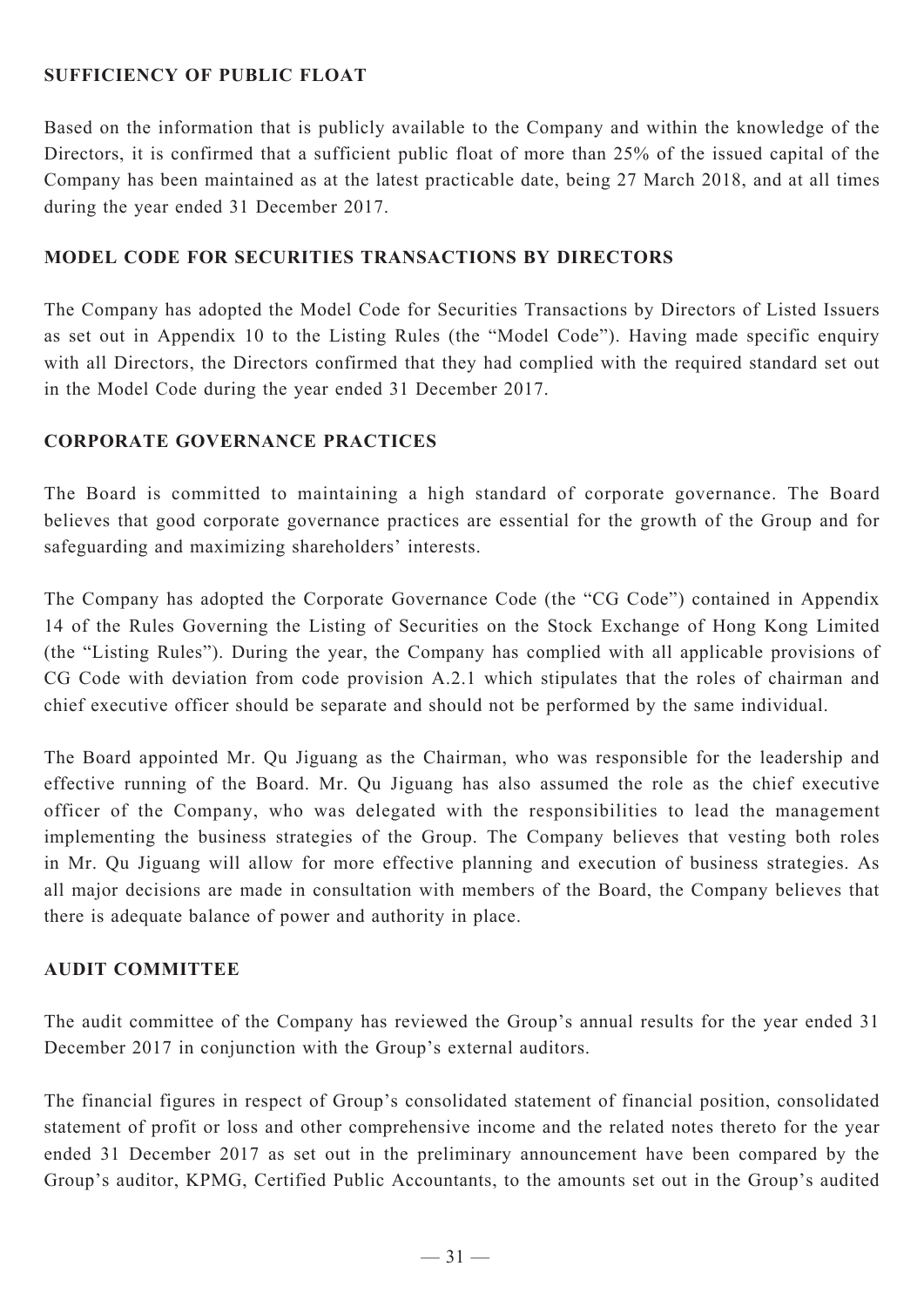consolidated financial statements for the year and the amounts were found to be in agreement. The work performed by KPMG in this respect did not constitute an audit, review or other assurance engagement in accordance with Hong Kong Standards on Auditing, Hong Kong Standards on Review Engagements or Hong Kong Standards on Assurance Engagements issued by the Hong Kong Institute of Certified Public Accountants and consequently no assurance has been expressed by the auditor.

# **DIVIDENDS**

An interim dividend of HK\$0.03 per share was declared on 23 August 2017 and paid on 8 September 2017 (2016: HK\$0.025 per share).

For the year ended 31 December 2017, the Board recommended a final dividend of HK\$0.04 per share (2016: HK\$0.03 per share) which, together with the interim dividend, will result in total dividends of HK\$0.07 per share for the year ended 31 December 2017 (2016: HK\$0.055 per share). The payment of the final dividend is subject to the approval in the forthcoming annual general meeting.

In order to qualify for the proposed final dividend to be approved at the forthcoming annual general meeting, all property completed transfer forms, accompanied by the relevant share certificates, must be lodged with the Company's branch share registrar and transfer office in Hong Kong, Computershare Hong Kong Investor Services Limited at 17M Floor, Hopewell Centre, 183 Queen's Road East, Wanchai, Hong Kong by no later than 4:30 p.m., Monday, 21 May 2018 which is the Record Date for the proposed final dividend. The proposed final dividend is expected to be paid on or about Thursday, 31 May 2018.

### **ANNUAL GENERAL MEETING**

The 2018 Annual General Meeting of the Company will be held at 2:00 p.m. on 16 May 2018 at Rooms 4902-03, 49th Floor, Central Plaza, 18 Harbour Road, Wanchai, Hong Kong and a notice of annual general meeting will be published and despatched in due course.

### **CLOSURE OF REGISTER OF MEMBERS**

The register of members of the Company will be closed from Friday, 11 May 2018 to Wednesday, 16 May 2018, both dates inclusive, during which period, no transfer of shares will be registered. In order to qualify to attend and vote at the forthcoming annual general meeting, all properly completed transfer forms accompanied by the relevant share certificates must be lodged with the Company's branch share registrar and transfer office in Hong Kong, Computershare Hong Kong Investor Services Limited at 17M Floor, Hopewell Centre, 183 Queen's Road East, Wanchai, Hong Kong by no later than 4:30 p.m., Thursday, 10 May 2018.